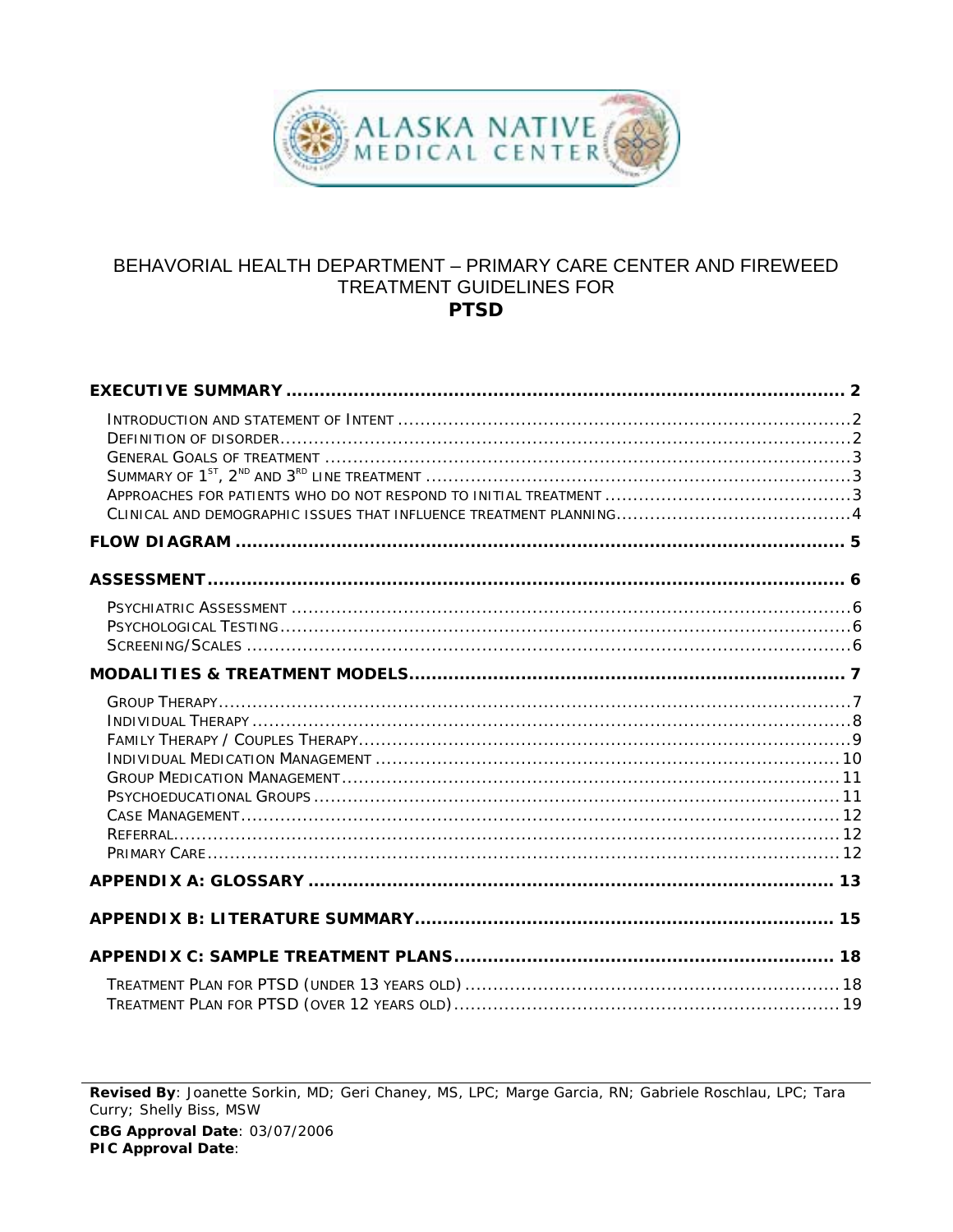# **Executive Summary**

## **Introduction and statement of Intent**

This treatment guideline is intended to assist clinicians in the Behavioral Health department in treatment planning and service delivery for patients with Post Traumatic Stress Disorder (PTSD). It may also assist clinicians treating patients who have some of the signs and symptoms of PTSD but who do not meet the full criteria of PTSD. The treatment guideline is not intended to cover every aspect of clinical practice, but to focus specifically on the treatment models and modalities that clinicians in our outpatient treatment setting could provide. These guidelines were developed through a process of literature review and discussion amongst clinicians in the Behavioral Health department and represent a consensus recommendation for service provision for this disorder. The guideline is intended to inform both clinical and administrative practices with the explicit goals of outlining treatment that is: effective, efficient, culturally relevant and acceptable to clinicians, program managers, and patients

### **Definition of disorder**

Post Traumatic Stress Disorder (PTSD) is characterized by three clusters of symptoms including reexperiencing of the traumatic event, emotional numbness and avoidance, and heightened arousal. To develop PTSD, a person must have witnessed or experienced one or more events in which life or physical integrity were threatened, and to which they reacted with intense fear and horror. They must also have various numbers of symptoms in each of the three categories, the symptoms must cause significant functional impairment, and the symptoms must be related in time and content to the traumatic event/s. (See table 1 for DSM-IV-TR criteria.) Fortunately, most people exposed to these types of events do not develop PTSD and do not require the type of specific, clinical treatment/s outlined in this guideline. For those who do, a number of clinical interventions may be helpful.

#### **Table 1: DSM-IV-TR Classification: 309.81 – Posttraumatic Stress Disorder (PTSD)**

A. The person has been exposed to a traumatic event in which both of the following were present:

- 1. the person experienced, witnessed, or was confronted with an event or events that involved actual injury, or a threat of injury, or a threat of physical integrity of self or others
- 2. the person's response involved intense rear, helplessness, or horror. **Note:** In children, this may be expressed instead as disorganized or agitated behavior. B. The traumatic event is persistently reexperienced in one (or more) of the following ways:
	- 1. recurrent and intrusive distressing recollections of the event, including images, thoughts, or perceptions. **Note:** In child young children, repetitive play may occur
	- 2. recurrent distressing dreams of the event. Note: In children, these may be frightening dreams without recognizable content<br>3. acting or feeling as if the traumatic event were recurring (includes a sense of reliving the
	- acting or feeling as if the traumatic event were recurring (includes a sense of reliving the experience, illusions, hallucinations, and dissociative flashback of episodes, including those that occur on awakening or when intoxicated.**Note:** In young children, trauma specific reenactment may occur.
	- 4. intense psychological distress at exposure to internal or external cues that symbolize or resembles a aspect of the traumatic event
	- 5. physiological reactivity on exposure to internal or external cues that symbolize or resemble an aspect of the traumatic event.
- C. Persistent avoidance of stimuli associated with the trauma and numbing of general responsiveness (not present before the trauma), as indicated by three (or more) of the following:
	- 1. efforts to avoid thoughts, feelings, or conversations associated with the trauma
	- 2. efforts to avoid activities, places or people that arouse recollections of the trauma.
	- 3. inability to recall an important aspect of the trauma.
	- 4. markedly diminished interest or participation in significant activities
	- 5. feeling of detachment or estrangement from others
	- 6. restricted range of affect (e.g., unable to have loving feelings)
	- 7. sense of foreshortened future (e.g., does not expect to have a career, marriage, children, or normal life span
- D. Persistent symptoms of increased arousal (not present before the trauma), as indicated by two (or more) of the following:
	- 1. difficulty falling or staying asleep.
	- 2. irritability or outbursts of anger
	- 3. difficulty concentrating or mind going blank
	- 4. hypervigilance
	- 5. exaggerated startle response
- E. Duration of the disturbance (symptoms in Criteria B, C, and D) is more than 1 month.
- F. The disturbance causes clinically significant distress or impairment in social, occupational, or other important areas of functioning.

**Specify if Acute:** if duration of symptoms is less than 3 months; or **Chronic:** if duration is 3 months or more

**Specify if with delayed onset:** if onset of symptoms is at least 6 months after the stressor.

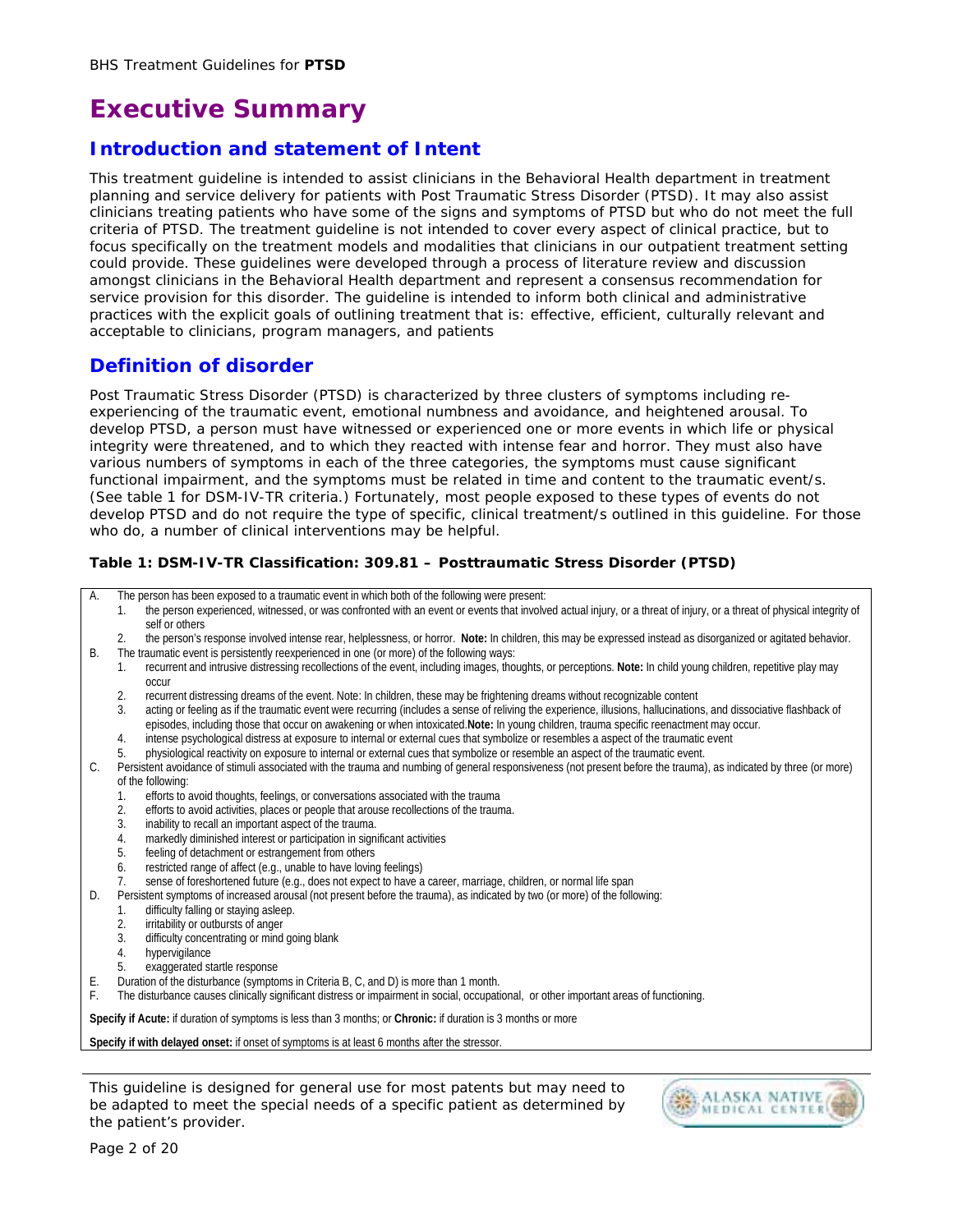## **General Goals of treatment**

As with treatment of all psychiatric illnesses, the goals of treatment are to reduce or eliminate symptoms and to restore function. For PTSD, remission usually means that the person will react less strongly to people, places, and things that trigger re-experiencing of the traumatic event; they will spend less time avoiding or recovering from the effects of reminders and triggers; they will learn to relax, lower their guard, and trust others to a point that they are able to pursue ordinary human goals such as work and family.

## **Summary of 1st, 2nd and 3rd line treatment**

Based on our own clinical experience and a review of the literature, the BHS clinicians feel that first line treatment for PTSD at this time involves both medication and psychotherapy, specifically an SSRI and CBT with core components of psychoeducation, skills training, cognitive restructuring, and exposure. The psychotherapy can be done in both individual and group formats. We feel that a combination would be ideal for most clients. Education about the disorder and its treatment, skills training, and some cognitive restructuring can be communicated, learned, and practiced in a group setting. These aspects of treatment can be done in a group; therefore we recommend this as first line in our clinic. One component of treatment for this disorder, exposure, should generally not occur in groups, or only in vary carefully matched groups which may be difficult to construct in our setting. The majority of patients with PTSD will need some individual psychotherapy sessions to complete the exposure based parts of treatment necessary to decrease emotional arousal to triggers, and some will need individual sessions for skills acquisition as well because their arousal at the beginning of treatment may be too high in groups to allow learning to take place. This judgment should be based on observation rather than assumption. See "clinical and demographic issues that influence treatment planning" section below.

At the drafting of this guideline, EMDR is a controversial but common form of treatment for PTSD. Because it contains the core elements of education, skills building ("resource installation"), cognitive restructuring, and exposure, and because there are controlled trials that demonstrate efficacy of the treatment overall independent of proposed mechanism of action, we endorse EMDR as a first line psychotherapeutic treatment at this time.

Although they may lack the formal structure and empirical validation of other treatment models, the PTSD work group wishes to encourage clinicians at BHS to incorporate Alaska Native cultural idioms of care into the treatment of this disorder. For example, talking circles may be a specific group modality for providing core treatment components. It may, for example, provide an opportunity to practice containment skills, to rework attributions of cause, effect, and responsibility (cognitive restructuring), and for graded exposure by relaying aspects of the traumatic events/memories over time without judgment or overwhelming emotion.

## **Approaches for patients who do not respond to initial treatment**

PTSD is a complex disorder and recovery is rarely an orderly, linear process. If a patient is not making progress towards treatment goals, the clinician should re-evaluate the patient's clinical status and consider adding or changing modalities. For example, the patient may have another disorder (e.g. cognitive impairment, substance abuse) that interferes with their ability to acquire and generalize the skills taught in group. The addition of a few individual sessions may be necessary to determine why the patient is not benefiting as expected and to address those problems. Likewise medication may be helpful in targeting some symptoms that interfere with other parts of treatment and recovery. Consultation with the patient and with other members of the treatment team are the first steps in evaluating "non responders." In general, novel treatments and treatments with less empirical validation than SSRIs and CBT should be pursued only after an adequate trial of the better tested and supported treatments.

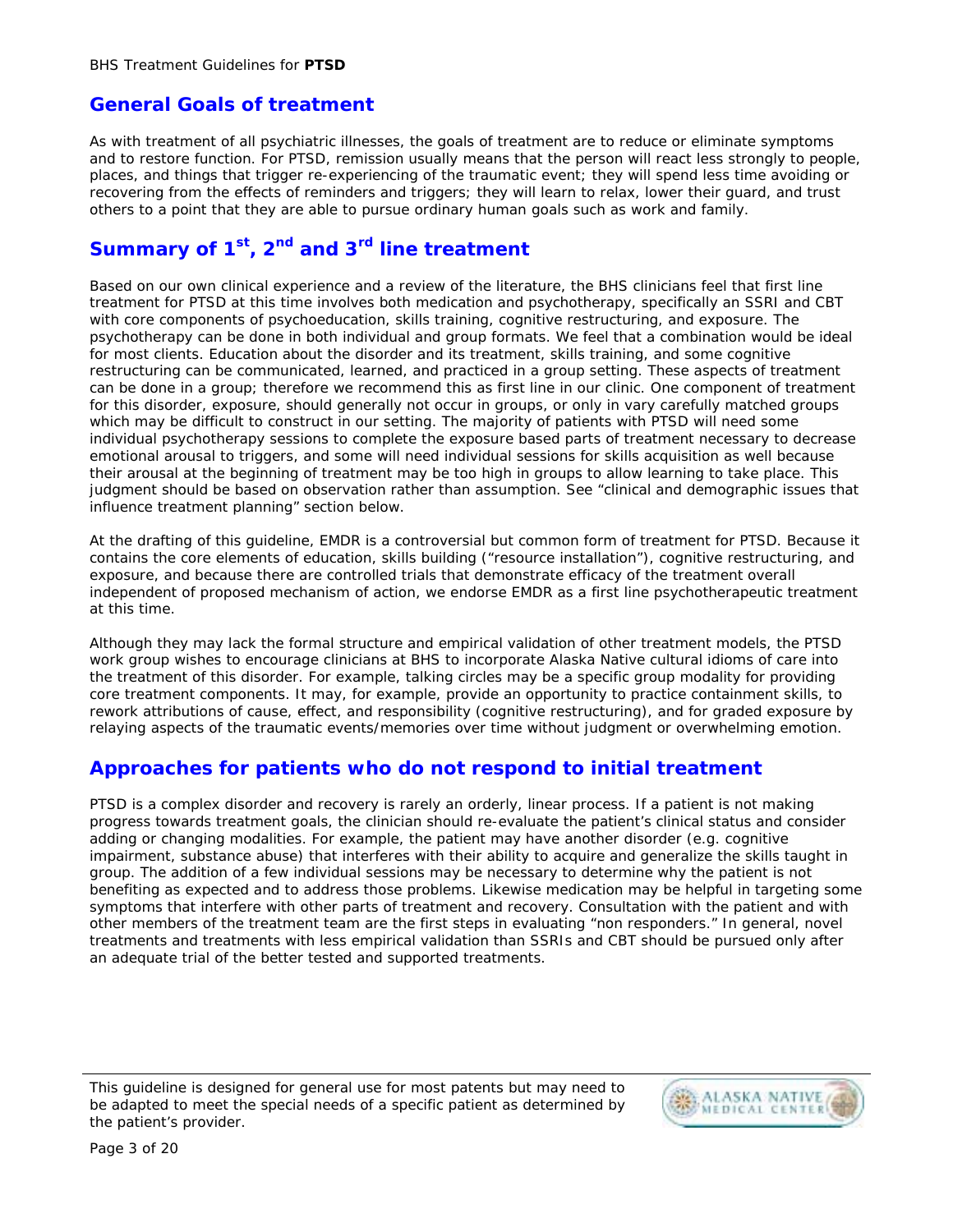### **Clinical and demographic issues that influence treatment planning**

Comorbidity (the presence of more than one diagnosable condition) is the rule rather than the exception. High rates of clinical depression and substance abuse have been found in most studies of people with PTSD. Comorbid Social Phobia and Panic Disorder also appear to be particularly common in our clinical population. Sequential treatment can be ineffective or impractical as symptoms of one disorder frequently overlap with or interfere with treatment of another. Because of this, we tried to keep the number of contraindications to treatment of PTSD in our clinic that relate to signs and symptoms of other disorders to a minimum (e.g. "acute intoxication" rather than "active substance abuse"). However, we recognize that patients with other disorders or other acute clinical issues (dangerousness to self or others) may require a different sequence or intensity of care than the baseline recommendations in this guideline.

The nature of the trauma also influences treatment planning for this disorder, particularly when designing or recommending group treatments. A common treatment goal is reductions of feelings of guilt and shame and their common behavioral manifestations – avoidance, social withdrawal and isolation. Exposure to other people with similar experiences (e.g. other combat veterans or rape victims) can be enormously helpful in decreasing stigma, isolation, and misattributions of blame. However this same exposure risks triggering reexperiencing phenomena and additional avoidance as well as over identification with the victim role. This risk/benefit assessment is individual to each clinical situation and defies simple algorithms for referral to group vs. individual. When in doubt, past history, informed consent, and clinical consultation may be helpful.

Age, gender, and culture also effect choice of treatments. Regarding age, the same elements of CBT stated above have been and can be adapted in some form for children and/or their families. See the sample treatment plans for various ages (appendix \_\_\_) for more detail. Inclusion of parents and use of developmentally appropriate activities and methods represent the major age related differences in psychotherapeutic treatment. For differences in pharmacologic intervention, see appropriate section of the guideline. Age related differences in signs, symptoms and evaluation are not within the scope of this guideline. Regarding gender, many of the interventions developed to treat PTSD have focused on female victims of rape, or male combat veterans but there are insufficient data to state a particular format, structure, model or modality works better for a particular gender or trauma type.

Although data are not available on the prevalence of PTSD in the Alaska Native population, clinical experience suggests it is at least as prevalent as in other minority groups with similar socioeconomic status. The unique history of Alaska Native peoples, variation in levels of acculturation, and frequent differences in cultural background and experience between patients and clinicians in our setting create unique challenges to providing effective, efficient, and relevant care. Despite much interest in the notion of "cultural PTSD", there is a paucity of published trials of treatment for PTSD in American Indian or Alaska Native populations. Although they may lack the formal evaluation and empirical validation of other treatment models, concurrent referral to a talking circle or a traditional healer may be appropriate for some patients.

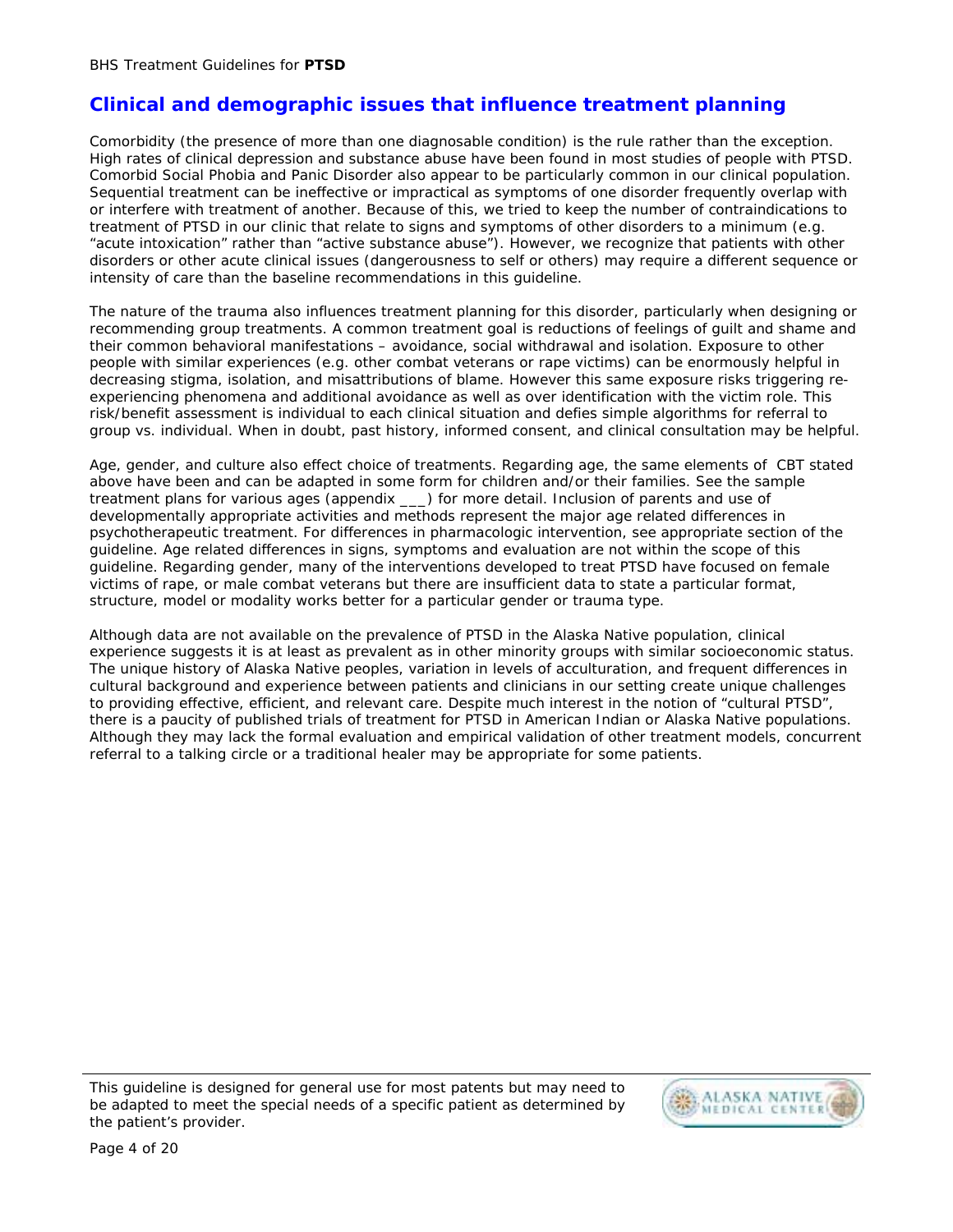# **Flow Diagram**



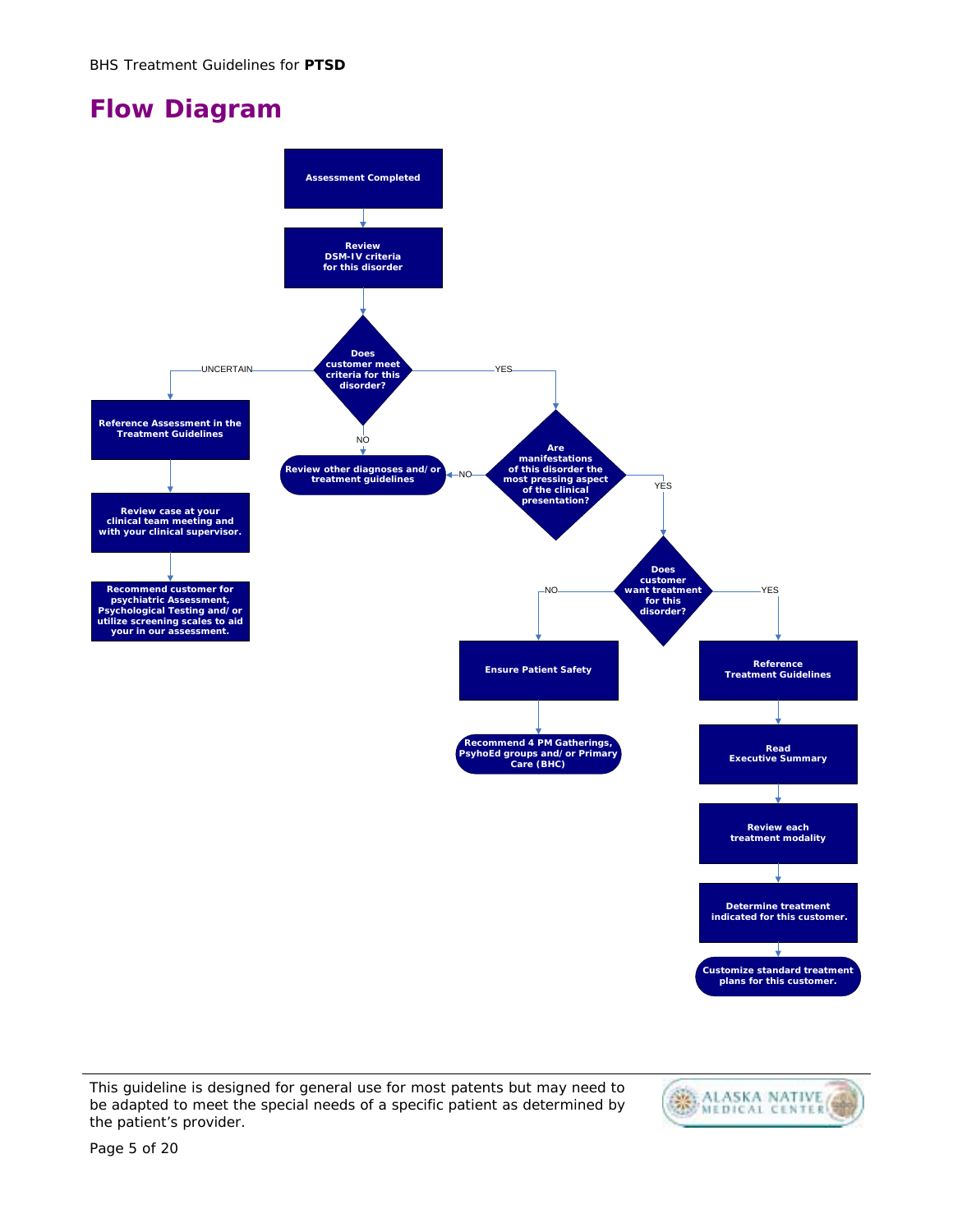# **Assessment**

The Diagnostic Testing team will be reviewing and commenting on the Psychological Testing column for every disorder.

|                    | <b>Psychiatric Assessment</b>                                                                                                                                                                                                                                                                                                                                                                                                                                             | <b>Psychological Testing</b>                                                                                                                                                                                                                                                                                                                                                                                                                                                                           | Screening/Scales                                                                                                                                                                                                                             |
|--------------------|---------------------------------------------------------------------------------------------------------------------------------------------------------------------------------------------------------------------------------------------------------------------------------------------------------------------------------------------------------------------------------------------------------------------------------------------------------------------------|--------------------------------------------------------------------------------------------------------------------------------------------------------------------------------------------------------------------------------------------------------------------------------------------------------------------------------------------------------------------------------------------------------------------------------------------------------------------------------------------------------|----------------------------------------------------------------------------------------------------------------------------------------------------------------------------------------------------------------------------------------------|
| <b>Indications</b> | Diagnostic dilemma or<br>$\blacksquare$<br>clarification of co-morbidity<br>Unmanageable behavior or<br>٠<br>other symptoms that have<br>not improved with<br>standard interventions<br>٠<br>Patients is already on<br>psychotropic medication<br>and is requesting<br>continuation<br>Patient or guardian<br>٠<br>requests a second opinion<br>or wishes to consider<br>pharmacologic intervention<br>Rule out organic cause<br>٠<br>and/or contributions to<br>symptoms | $\blacksquare$<br>Diagnostic clarification<br>following assessment by<br>PCP, Psychiatrist or ANP.<br>Question only<br>٠<br>answerable by<br>psychological testing<br>Appropriate physical<br>$\blacksquare$<br>assessment completed                                                                                                                                                                                                                                                                   | Establish<br>$\bullet$<br>baseline and/or<br>monitor<br>treatment<br>effectiveness<br>Clarify symptoms<br>$\bullet$                                                                                                                          |
| Contraindications  | $\blacksquare$<br>Diagnosed severe<br>cognitive disorder or<br>developmental delay and<br>collateral source not<br>available<br>Consent not available (if<br>٠<br>patient has guardian)<br>Patient or guardian has<br>٠<br>forensic rather than<br>therapeutic goal (i.e.<br>compliance with court or<br>parole requirements,<br>disability determination,<br>$etc.$ )                                                                                                    | Extremely dangerous to<br>$\blacksquare$<br>self and/or others<br>Untreated psychosis<br>٠<br>Initial evaluation /<br>$\blacksquare$<br>assessment is not done<br>Referral question not<br>٠<br>answerable and/or not<br>clear<br>Any physical causes of<br>the disorder have not<br>been ruled out<br>Attention span<br>$\blacksquare$<br>inadequate<br>School or other source<br>$\blacksquare$<br>has already conducted<br>psychological testing<br>within the last year<br>Severely depressed<br>٠ | <b>Limited English</b><br>$\blacksquare$<br>proficiency.<br>Attention span<br>п<br>inadequate<br>Lack of<br>$\blacksquare$<br>cooperation                                                                                                    |
| <b>Structure</b>   | In patients with cognitive<br>impairment who cannot give<br>adequate history, parent or<br>guardian with knowledge of<br>the patient's history must be<br>available for assessment.                                                                                                                                                                                                                                                                                       | Depends on the referral<br>$\blacksquare$<br>question                                                                                                                                                                                                                                                                                                                                                                                                                                                  | Self-administered<br>٠<br>for adults and<br>adolescents<br>Completed by<br>$\blacksquare$<br>Parent and/or<br>care giver for<br>children or<br>incompetent<br>adults.<br>Consider using<br>$\blacksquare$<br>the "Impact of<br>Event Scales" |

This guideline is designed for general use for most patents but may need to be adapted to meet the special needs of a specific patient as determined by the patient's provider.

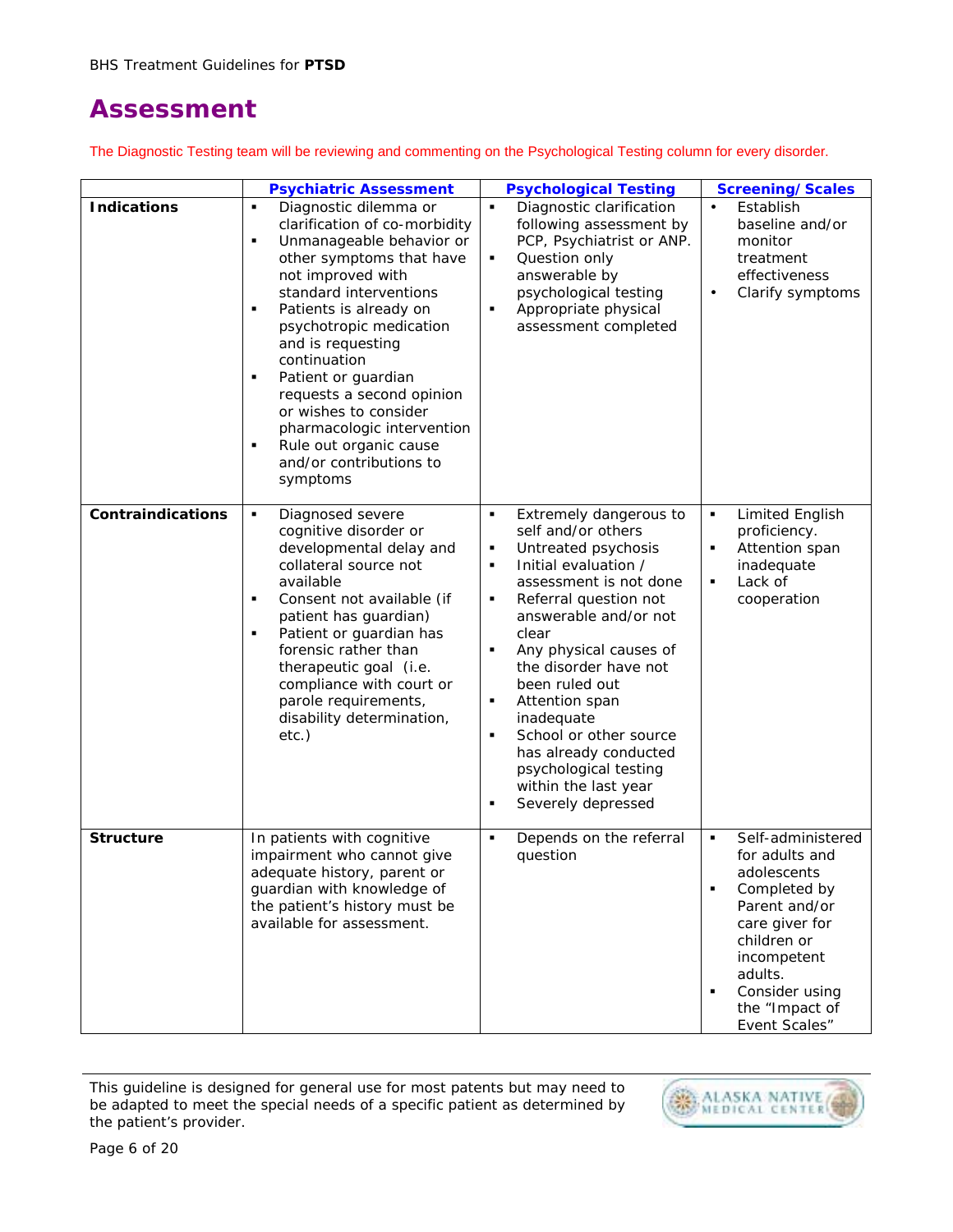# **Modalities & Treatment Models**

## **Group Therapy**

This modality is not applicable for customer's under 6 years old but is appropriate for the parents.

|                                                                                                                                                                                                                                                                                                                                                                                  |                                                                                                                                                                                                                                                                                                                                                                                                                                                                                                                                                                       | <b>RELATIVE</b>                                                                                                                                                                                                                                                                                                                                                                                          |
|----------------------------------------------------------------------------------------------------------------------------------------------------------------------------------------------------------------------------------------------------------------------------------------------------------------------------------------------------------------------------------|-----------------------------------------------------------------------------------------------------------------------------------------------------------------------------------------------------------------------------------------------------------------------------------------------------------------------------------------------------------------------------------------------------------------------------------------------------------------------------------------------------------------------------------------------------------------------|----------------------------------------------------------------------------------------------------------------------------------------------------------------------------------------------------------------------------------------------------------------------------------------------------------------------------------------------------------------------------------------------------------|
| <b>INDICATIONS</b>                                                                                                                                                                                                                                                                                                                                                               | <b>CONTRAINDICATIONS</b>                                                                                                                                                                                                                                                                                                                                                                                                                                                                                                                                              | <b>CONTRAINDICATIONS</b>                                                                                                                                                                                                                                                                                                                                                                                 |
| Appropriate first line treatment<br>for: DSM-IV diagnosis of PTSD<br>"sub-threshold PTSD" with<br>trauma-related symptoms or<br>functional impairment and:<br>Customer is 6 years old or<br>older<br>Mild to moderate severity<br>Able to tolerate affect without<br>behavior destructive to group<br>Sufficient verbal and/or<br>cognitive ability to benefit<br>from treatment | Dangerousness to self or<br>٠<br>others<br>Lack of commitment from<br>٠<br>parent and/or legal guardian<br>Sexually acting out behaviors<br>٠<br>Court ordered treatment with<br>٠<br>no buy in from child and/or<br>quardian<br>Child abuse investigation<br>٠<br>incomplete<br>Severe untreated hyperactivity<br>٠<br>Untreated Psychosis<br>٠<br>History of chronic or extreme<br>٠<br>disruptive behavior in groups<br>Untreated substance<br>٠<br>dependence<br>Acute intoxication or<br>withdrawal from alcohol or<br>other substances<br>Frequent dissociation | Diagnosed social phobia (May<br>$\bullet$<br>need individual therapy for<br>group preparation)<br>Relatives or significant others<br>$\bullet$<br>in the same group (unless it is<br>a family group and/or couples<br>group)<br>Meets CMI or SED criteria<br>without receiving rehab<br>services<br>Other symptoms or diagnoses<br>$\bullet$<br>eclipse the indication for or<br>safety of this therapy. |

#### **STRUCTURE**

- Groups will be facilitated by a Master's Level Therapist and Case Manager
- For customers 17 years old and below, some age grouping recommended
- For customers 18 years old and above consider adult services
- Age, gender and/or trauma type matching necessary for exposure and possibly for cognitive restructuring phases, may be necessary for earlier phases as well depending on degree of avoidance and hyper-arousal

| Duration       | 60 to 90 minutes for 10 to 15 weeks                     |
|----------------|---------------------------------------------------------|
| Frequency      | Once a week                                             |
| Size           | 3 to 9 years old<br>4 customers per provider            |
|                | 10 years old and over<br>8 to 10 customers per provider |
| Open vs Closed | Open or Closed with windows                             |

### **TREATMENT MODEL**

- For customers under 18 years old, parental education and involvement is predictive of good outcome and should be integrated whenever possible.
- CBT consisting of 4 main elements:
	- o Psychoeducation, 1-2 weeks
	- Containment skill building,  $4 6$  weeks, (i.e. relaxation and visualization, affect tolerance)
	- o Exposure 4-10 wks, (should be done individually or in carefully matched groups)
	- o Cognitive restructuring, 2-3 wks
- Psychoeducation and skill building can be done in mixed groups including patients with other anxiety disorders. Movement to the exposure phase of treatment should be contingent on demonstrating containment skills.

This guideline is designed for general use for most patents but may need to be adapted to meet the special needs of a specific patient as determined by the patient's provider.



.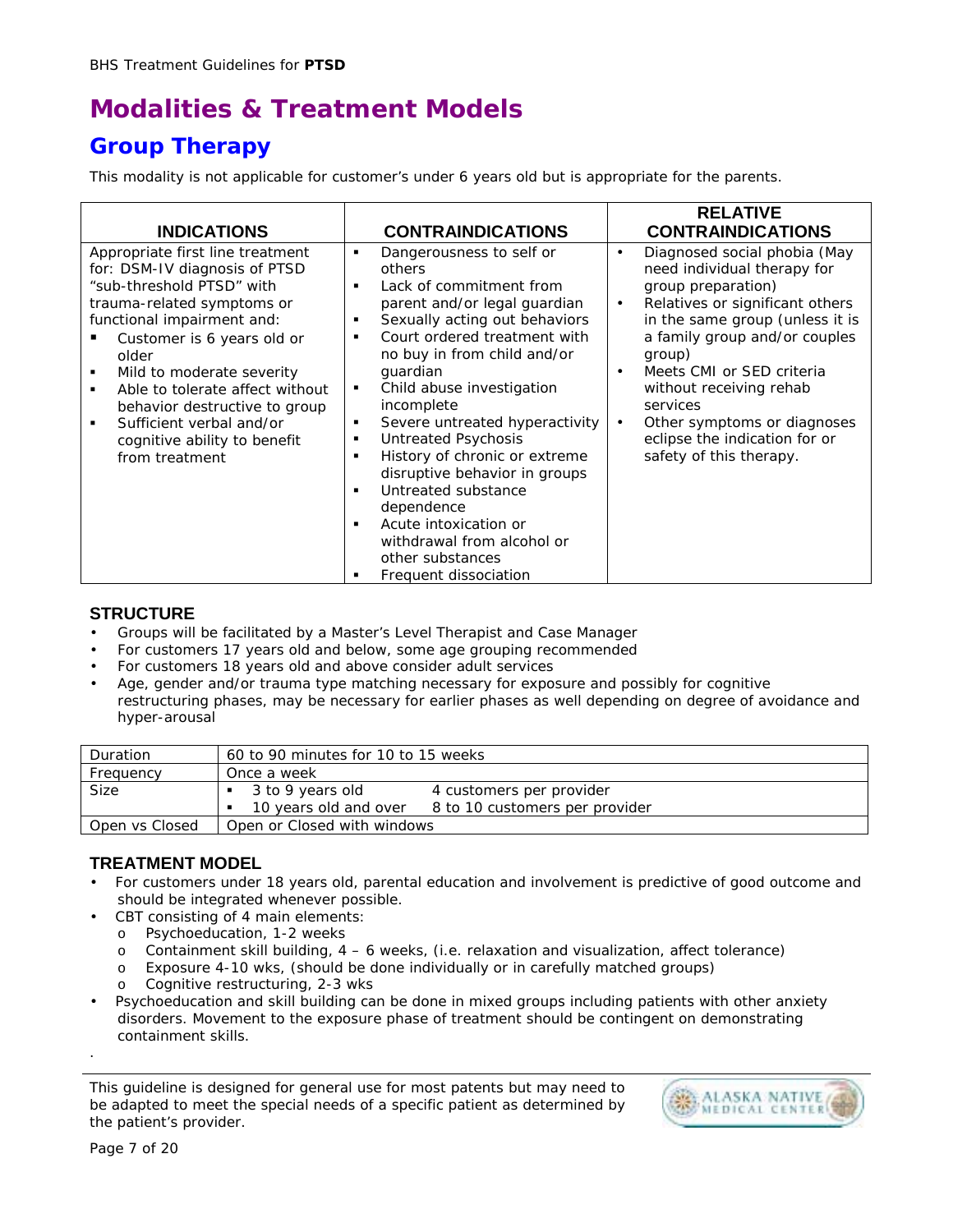# **Individual Therapy**

|                                                                                                                                                                                                                                                                                                                                                                                                                                                                                                              |                       |                                                                                                                                                                                                                                                                                                                                                                                                         | <b>RELATIVE</b>                                                                             |
|--------------------------------------------------------------------------------------------------------------------------------------------------------------------------------------------------------------------------------------------------------------------------------------------------------------------------------------------------------------------------------------------------------------------------------------------------------------------------------------------------------------|-----------------------|---------------------------------------------------------------------------------------------------------------------------------------------------------------------------------------------------------------------------------------------------------------------------------------------------------------------------------------------------------------------------------------------------------|---------------------------------------------------------------------------------------------|
| <b>INDICATIONS</b>                                                                                                                                                                                                                                                                                                                                                                                                                                                                                           |                       | <b>CONTRAINDICATIONS</b>                                                                                                                                                                                                                                                                                                                                                                                | <b>CONTRAINDICATIONS</b>                                                                    |
| Appropriate first line treatment<br>for: DSM-IV diagnosis of PTSD<br>"sub-threshold PTSD" with<br>trauma-related symptoms or<br>functional impairment and:<br>Group therapy contraindicated<br>Sufficient verbal and/or<br>cognitive ability to benefit<br>from treatment<br>Moderate to Severe severity<br>$\bullet$<br>Unable to tolerate affect<br>$\bullet$<br>without behavior destructive<br>to group<br>Customer is 3 years old or<br>п.<br>older<br>Recent sexual, physical, abuse<br>and/or neglect | ٠<br>٠<br>٠<br>٠<br>٠ | Imminent dangerousness to<br>self or others<br>Lack of commitment from<br>customer and if customer not<br>competent, lack of<br>commitment from parent<br>and/or legal guardian<br>Court ordered treatment with<br>no buy in from child and/or<br>quardian<br>Child abuse investigation<br>incomplete<br>Untreated Psychosis<br>Acute intoxication or<br>withdrawal from alcohol or<br>other substances | Other symptoms or diagnoses<br>eclipse the indication for or safety<br>of exposure therapy. |

### **STRUCTURE**

| Duration  | 60 minutes or 90 minutes for EMDR                                                                                                 |
|-----------|-----------------------------------------------------------------------------------------------------------------------------------|
| Frequency | Weekly or Twice a Month<br><b>COL</b><br>Up to 8 sessions for treatment<br>Up to 4 sessions to prepare customer for group therapy |
|           |                                                                                                                                   |

## **TREATMENT MODEL**

- For customers under 18 years old, parental education and involvement is predictive of good outcome and should be integrated whenever possible.
- CBT consisting of 4 main elements:
	- o Psychoeducation with children and parents (parental involvement is critical)
	- o Containment skill building (i.e. relaxation and visualization, affect tolerance)
	- o Exposure (direct exploration of the trauma)
	- o Cognitive restructuring (exploration and correction of inaccurate attributions regarding the trauma)

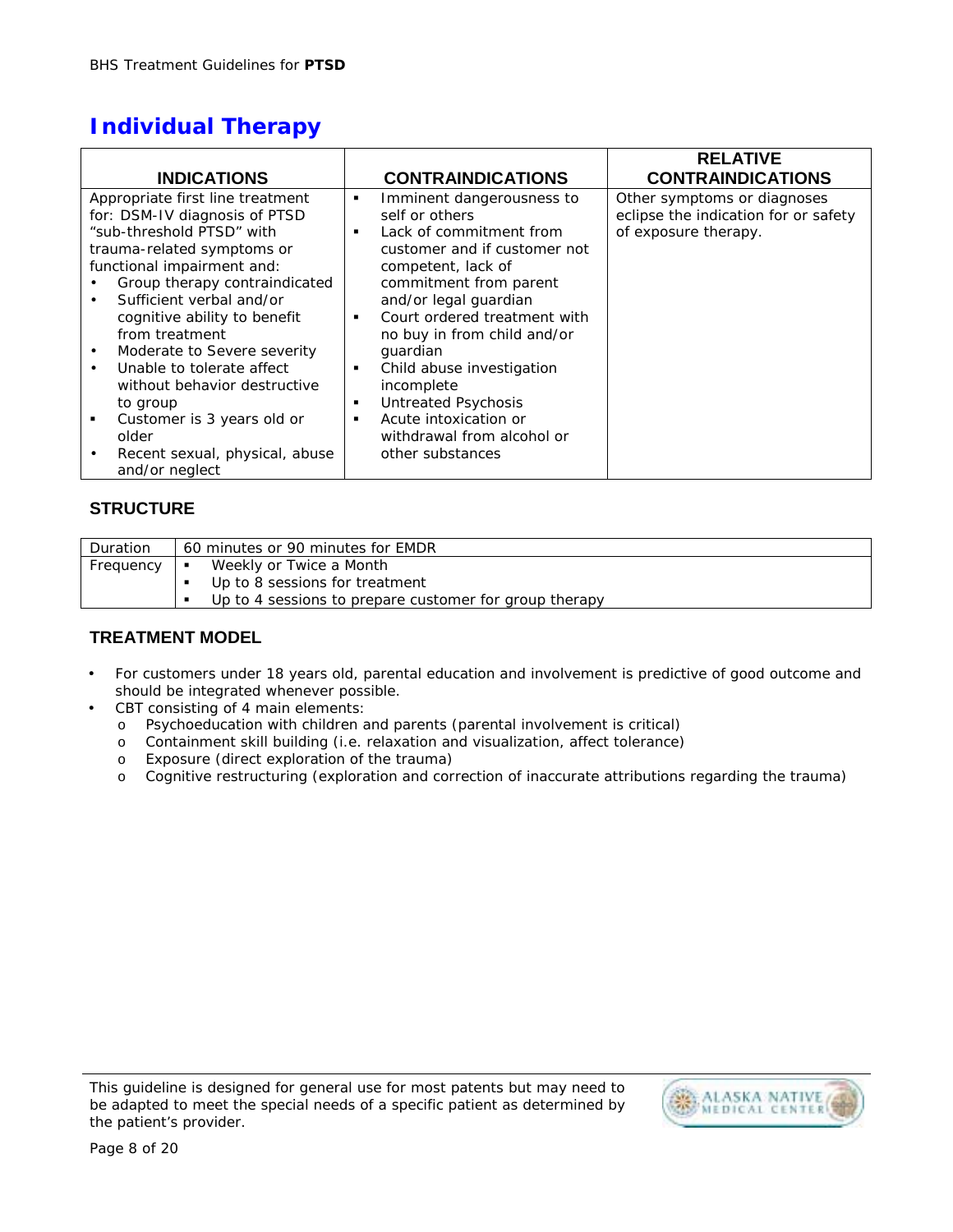# **Family Therapy / Couples Therapy**

|           | <b>INDICATIONS</b>                                                                     |                               | <b>CONTRAINDICATIONS</b>                                                                                             | <b>RELATIVE</b><br><b>CONTRAINDICATIONS</b> |
|-----------|----------------------------------------------------------------------------------------|-------------------------------|----------------------------------------------------------------------------------------------------------------------|---------------------------------------------|
|           | First line of treatment for 0 to<br>5 years old                                        | ٠                             | Imminent dangerousness to<br>self or others                                                                          |                                             |
| $\bullet$ | Disorder is impacting the<br>family and/or relationship<br>Family dynamic exacerbating | ٠                             | Lack of commitment from<br>patient, parent and/or legal<br>quardian                                                  |                                             |
|           | or triggering symptoms<br>Sufficient verbal and/or<br>cognitive ability to benefit     | $\blacksquare$                | Court ordered treatment with<br>no buy in from child and/or<br>quardian                                              |                                             |
|           | from treatment<br>No buy-in to group and/or<br>individual therapy                      | ٠<br>٠<br>$\blacksquare$<br>٠ | Child abuse investigation<br>incomplete<br><b>Untreated Psychosis</b><br>Active Domestic violence<br>Custody dispute |                                             |
|           |                                                                                        | ٠                             | Acute intoxication or<br>withdrawal from alcohol or<br>other substances                                              |                                             |

### **STRUCTURE**

| Duration  | 60 minutes                     |
|-----------|--------------------------------|
| Frequency | Weekly or Twice a Month        |
|           | Up to 8 sessions for treatment |

### **TREATMENT MODEL**

- ! For customers under 18 years old, parental education and involvement is predictive of good outcome and should be integrated whenever possible.
- ! Concurrent with group and/or individual treatment for children

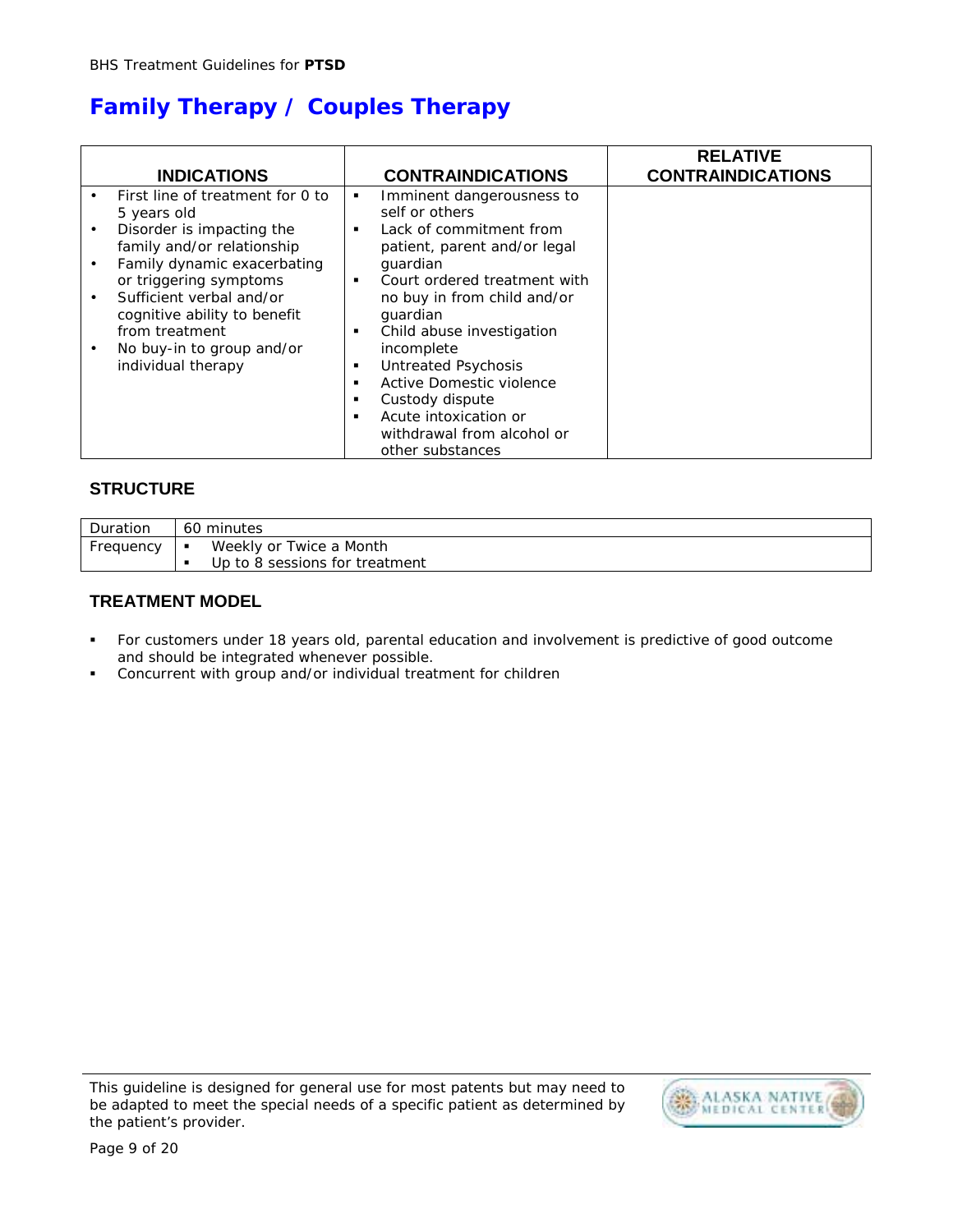## **Individual Medication Management**

| <b>INDICATIONS</b>                                                           |                | <b>CONTRAINDICATIONS</b>                                                | <b>RELATIVE</b><br><b>CONTRAINDICATIONS</b>                                               |
|------------------------------------------------------------------------------|----------------|-------------------------------------------------------------------------|-------------------------------------------------------------------------------------------|
| Parent and/or legal guardian                                                 | $\blacksquare$ | <b>Refuses Medication</b>                                               | Documented history of                                                                     |
| consent                                                                      |                | Management                                                              | medication non-compliance                                                                 |
| Current biopsychosocial intake<br>or psychiatric assessment is<br>available. | ٠              | Disorder is caused by an<br>untreated physiological<br>disorder.        | Benzodiazepines should be<br>used with caution in patients<br>with a history of substance |
|                                                                              | ٠              | Acute intoxication or<br>withdrawal from alcohol or<br>other substances | abuse and dependence.                                                                     |

SSRI's are appropriate first line treatment for adults with PTSD. SSRI's have been shown to reduce core symptoms of PTSD, not just the symptoms that overlap with depression and other anxiety disorders. Other antidepressants have not been systematically studied for this indication, but are thought to be effective.

Second generation antipsychotics, mood stabilizers, and anticonvulsants are frequently used to target specific symptoms, but have not been systematically studied in PTSD.

There are a number of small trials with central alpha blocking agents, but again, systematic studies are lacking.

If effective in symptom reduction, medications are typically continued for months and years making the risk of abuse with some drugs a relative contraindication to their use (e.g. benzodiazepines, especially short halflife, lipophilic agents such as xanax)

### **STRUCTURE**

| $\sim$     | Duration                           | $\sim$<br>min<br>nutes<br>ΟU |  |
|------------|------------------------------------|------------------------------|--|
| . .<br>. . | <b>Fregu</b><br>பு<br>$\mathbf{v}$ | Month!`<br>utniy             |  |

There is insufficient evidence on which to make clear recommendations for the duration of pharmacotherapy in this disorder. General Treatment at this time is probably 6-12 months beyond resolution of symptoms, and indefinitely if symptoms have improved but not resolved, or have returned when the drug is discontinued.

Most medications must be taken daily, some more frequently. Follow up appointments or phone check within 2 weeks of initiation of treatment is usually recommended. Minimum frequency of visits is every 3 months to ensure continued benefit and safety.

### **TREATMENT MODEL**

Recommended concurrent with psychotherapy and/or psychoeducation.

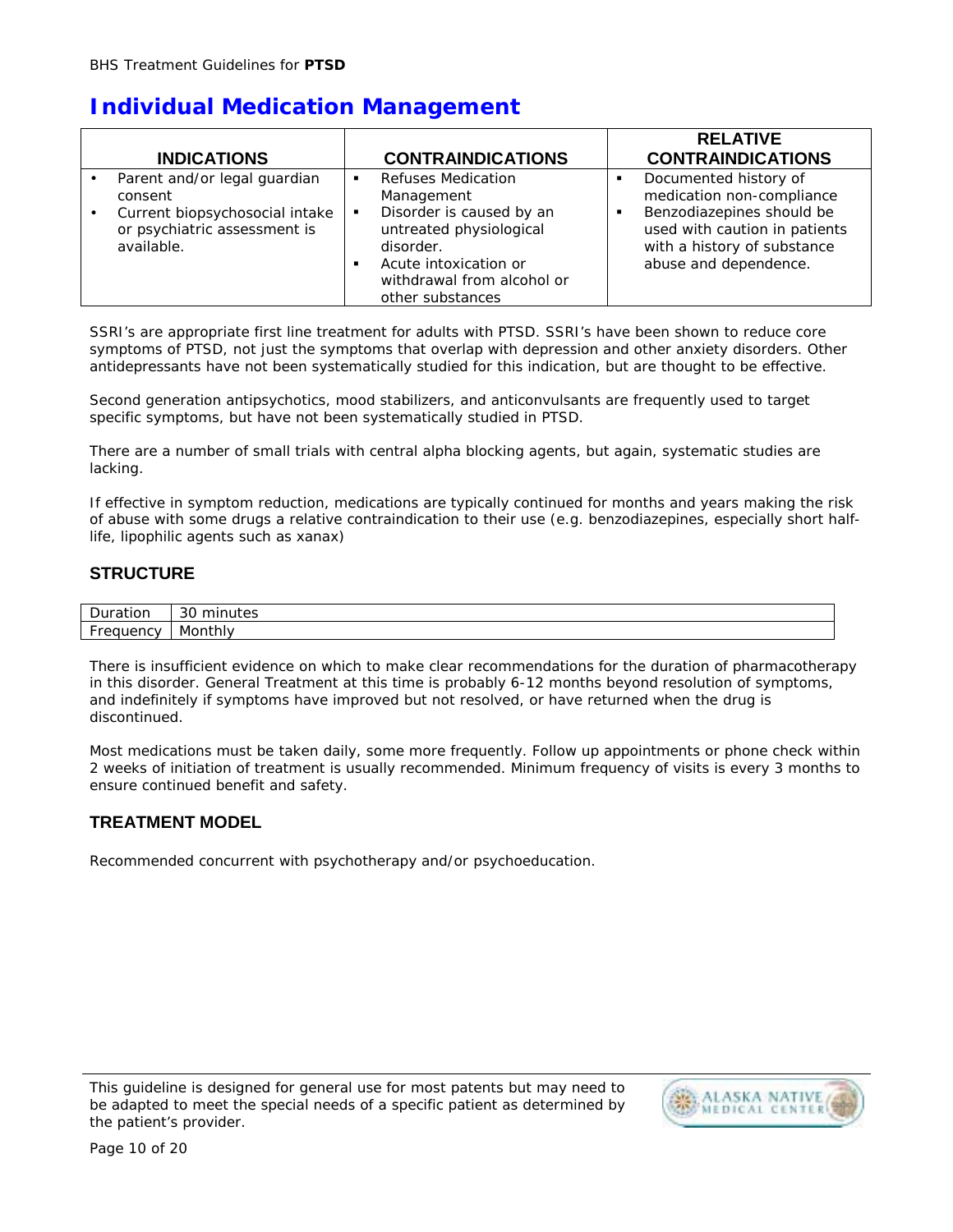## **Group Medication Management**

Need for parent and/or guardian presence makes group medication management impractical for customers 0 to 18 years old.

| <b>INDICATIONS</b>              | <b>CONTRAINDICATIONS</b>       | <b>RELATIVE</b><br><b>CONTRAINDICATIONS</b> |
|---------------------------------|--------------------------------|---------------------------------------------|
| If symptoms stable and          | Acute dangerousness to self or | Diagnosed social phobia (May                |
| patient cannot return to        | $\blacksquare$                 | need individual therapy for                 |
| primary care for maintenance    | others                         | group preparation)                          |
| treatment, group medication     | Untreated psychosis            | Relatives or significant others             |
| management should be            | ٠                              | in the same group (unless it is             |
| considered.                     | Sexually acting out behaviors  | a family group and/or couples               |
| History of non-compliance       | ٠                              | group)                                      |
| Able to tolerate affect without | No child care available        | Meets CMI or SED criteria                   |
| behavior destructive to group   | $\blacksquare$                 | $\blacksquare$                              |
| Frequently misses scheduled     | Severe untreated hyperactivity | without receiving rehab                     |
| appointments                    | ٠                              | services                                    |

### **STRUCTURE**

| Duration       | 90 minutes                                   |
|----------------|----------------------------------------------|
|                | 8 to 12 weeks for customer over 17 years old |
| Frequency      | Once a week                                  |
| Size           | 8 to 10 customers per clinician              |
| Open vs Closed | Open                                         |

## **Psychoeducational Groups**

This modality is not applicable for customer's under 6 years old but is appropriate for the parents.

|   | <b>INDICATIONS</b>                            |   | <b>CONTRAINDICATIONS</b>                          |
|---|-----------------------------------------------|---|---------------------------------------------------|
| ٠ | Sufficient verbal and/or cognitive ability to |   | Dangerousness to self or others                   |
|   | benefit from treatment                        |   | Sexually acting out behaviors                     |
|   | Able to tolerate affect without behavior      |   | <b>Untreated Psychosis</b>                        |
|   | destructive to group                          |   | History chronic or extreme disruptive behavior in |
|   | Could benefit from skills development         |   | groups                                            |
|   |                                               | л | Untreated substance dependence                    |
|   |                                               |   | Severe untreated hyperactivity                    |

### **STRUCTURE**

Groups will be facilitated by 1 to 2 Case Managers.

| Duration       | 60 to 90 minutes for up to 8 weeks |
|----------------|------------------------------------|
| Frequency      | Once a week                        |
| Open vs Closed | Open                               |

This guideline is designed for general use for most patents but may need to be adapted to meet the special needs of a specific patient as determined by the patient's provider.

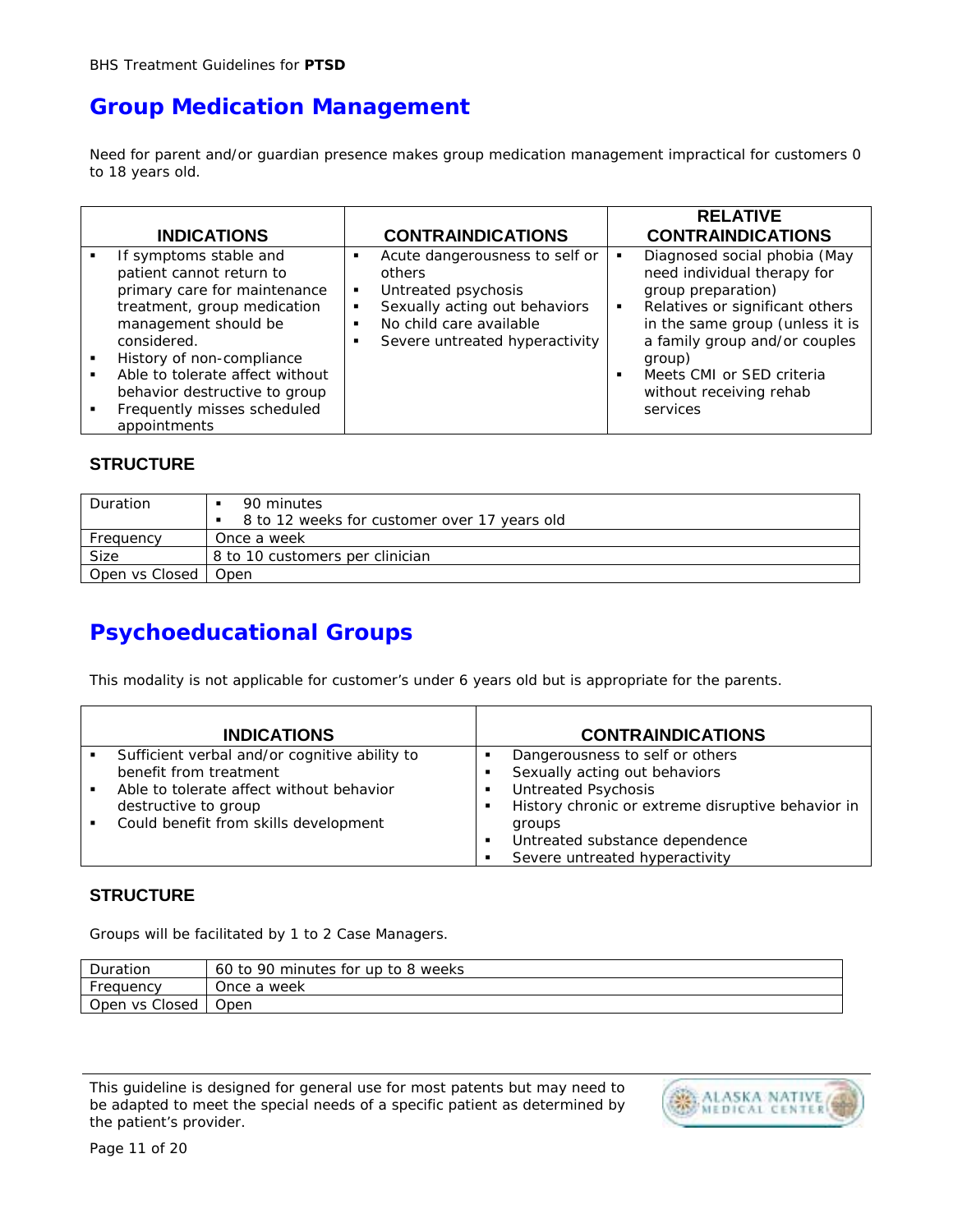## **Case Management**

| <b>All Ages</b> |                                                                                       |
|-----------------|---------------------------------------------------------------------------------------|
| Assessment      | Collect psychosocial history<br>٠                                                     |
|                 | Collect collateral history and/or past treatment records<br>٠                         |
|                 | Obtain patient and/or guardian consent<br>٠                                           |
|                 | Liaison with outside agencies and/or link to community resources<br>٠                 |
|                 | Administer standardized scales<br>٠                                                   |
|                 | Lead orientation to services<br>$\blacksquare$                                        |
|                 | Review and/or conduct client initial screening and tirage<br>٠                        |
| Treatment       | Psychosocial education<br>٠                                                           |
|                 | Maintain supportive contact<br>٠                                                      |
|                 | Triage current clients in crisis<br>٠                                                 |
|                 | Crisis management (e.g. triage, risk assessment, skills coaching, referrals when<br>٠ |
|                 | needed)                                                                               |
|                 | Community liaison work and coordination of care<br>٠                                  |
|                 | Manage charts<br>٠                                                                    |
|                 | Provide aspects of treatment<br>٠                                                     |
|                 | Assist with group preparation<br>٠                                                    |
|                 | Draft treatment plans<br>٠                                                            |
|                 | Follow-up when customer fails to keep appointments.<br>٠                              |
|                 | Encourage medication and treatment compliance<br>٠                                    |
| Follow-up       | Liaison with outside agencies<br>٠                                                    |
|                 | Link to community resources<br>٠                                                      |
|                 | Gather and disseminate information from external referral sources<br>٠                |

## **Referral**

### **INDICATIONS**

- ! Services needed are not available within SCF
- Meets CMI criteria and not receiving rehab services
- Legal custody or other issues predominate
- Needed treatment is available elsewhere.

### **CONTRAINDICATIONS**

Meets criteria for treatment within SCF clinic system

# **Primary Care**

#### **INDICATIONS**

- Refuses specialty mental health care
- Specialty Mental Health care not available
- **.** Uncomplicated Medication Management
- **Maintenance Medication Management**

### **CONTRAINDICATIONS**

Higher intensity services needed to ensure safety to patient or others

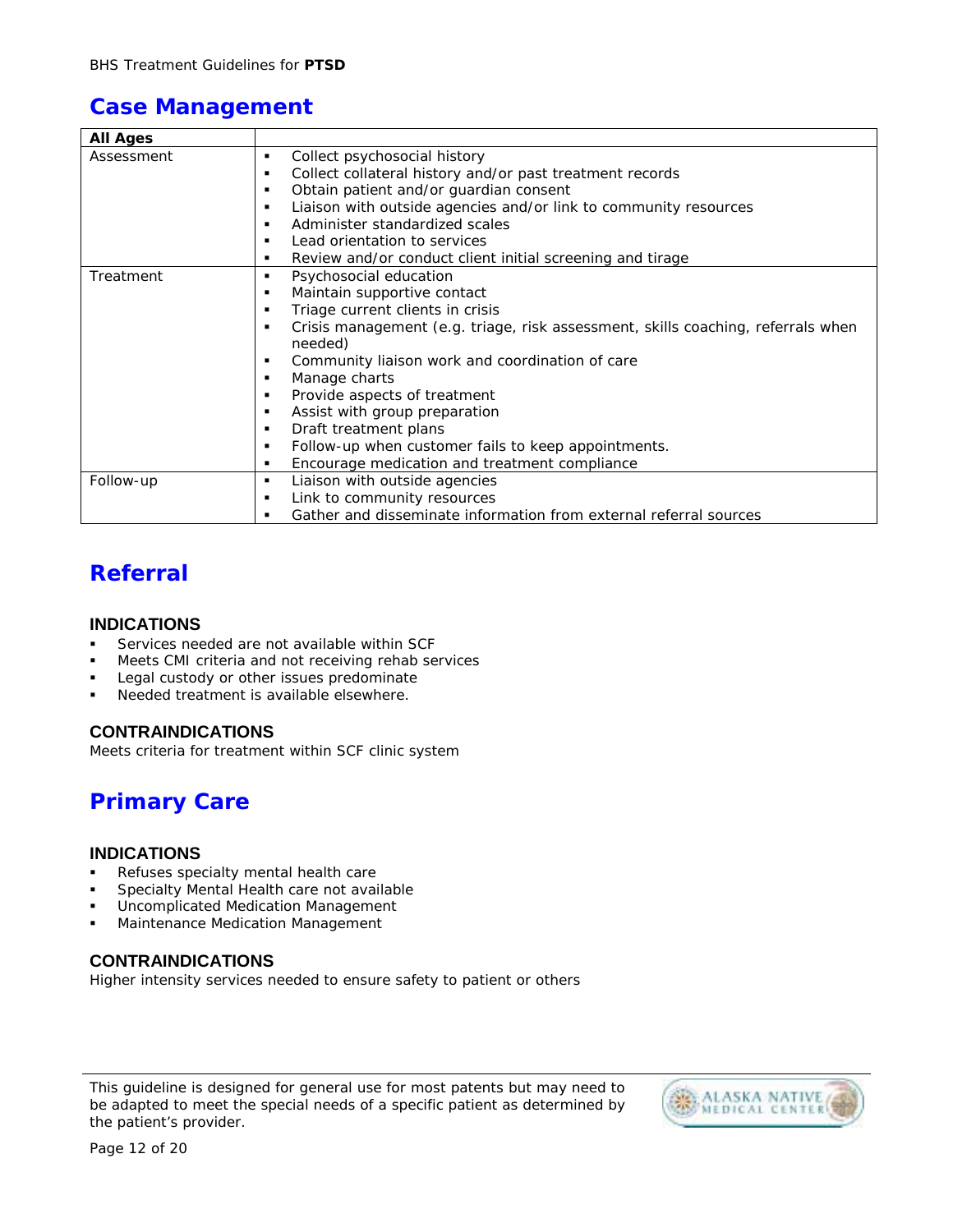# **Appendix A: Glossary**

| Term or Acronym              | <b>Term Definition</b>                                                                                                             |
|------------------------------|------------------------------------------------------------------------------------------------------------------------------------|
| Acute Intoxication           | A reversible substance-specific syndrome due to recent ingestion                                                                   |
|                              | of (or exposure to) a substance. Clinically significant maladaptive                                                                |
|                              | behavior or psychological changes that are due to the effect of                                                                    |
|                              | the substance on the central nervous system and develop during                                                                     |
|                              | or shortly after use of the substance. (Adapted from DSM-IV)                                                                       |
| Acute Withdrawal             | A substance-specific syndrome due to the cessation of (or                                                                          |
|                              | reduction in) substance use that has been heavy and prolonged.                                                                     |
|                              | (Adapted from DSM-IV)                                                                                                              |
| CBT                          | Cognitive Behavioral Therapy                                                                                                       |
| Closed Group                 | Customers may enter only at initial formation of group.                                                                            |
| Closed Group with Windows    | Customer enrollment available intermittently                                                                                       |
| Eclipse                      | Overshadow, for example, when the symptoms and dysfunction                                                                         |
|                              | related to one disorder overshadow another making treatment of<br>one more pressing.                                               |
| Exposure Therapy             | Exposure therapy (Haug et al, 2003) with or without response                                                                       |
|                              | inhibition is most cited as effective for specific phobia, obsessive                                                               |
|                              | compulsive disorder and PTSD. Generally, these run 10 -12                                                                          |
|                              | sessions with each session targeting a specific skill, exposure                                                                    |
|                              | level and cognitive reframing. Manuals are available to guide                                                                      |
|                              | clinical work.                                                                                                                     |
| Intervention                 | Any thoughtful action taken by a clinician or customer with the                                                                    |
|                              | purpose of addressing a perceived problem or therapeutic goal                                                                      |
| <b>IPT</b>                   | Interpersonal Therapy                                                                                                              |
| <b>NOS</b>                   | Not Otherwise Specified                                                                                                            |
| Open Group                   | Participants can enter at any time.                                                                                                |
| <b>PDD</b>                   | Pervasive Developmental Disorder                                                                                                   |
| Play Therapy                 | Play therapy is a form of psychotherapy for children who have                                                                      |
|                              | been traumatized. It encourages children to explore their                                                                          |
|                              | emotions and conflicts through play, rather than verbal                                                                            |
|                              | expression.                                                                                                                        |
| Psychiatric Assessment       | Formal assessment by a psychiatrist or ANP                                                                                         |
| Psychoeducation              | teaching and training about the disease or problem for which the                                                                   |
|                              | customer or family member is seeking treatment.                                                                                    |
|                              |                                                                                                                                    |
|                              | Psychoeducation is frequently presumed to be part of all forms of                                                                  |
|                              | assessment and treatment, yet additional interventions that                                                                        |
|                              | emphasize education about an illness are often shown to improve                                                                    |
|                              | outcomes over treatment as usual. Psychoeducation can be                                                                           |
|                              | incorporated into many treatments, but can be viewed as an                                                                         |
|                              | intervention in its own right and can be delivered by non-                                                                         |
| <b>Psychological Testing</b> | professional staff such as case managers or health educators.<br>Formal psychological assessment which includes clinical interview |
|                              | and appropriate tests conducted by a psychologist and/or                                                                           |
|                              | psychometrician. This testing is standardized and normed.                                                                          |
| Screening/Scales             | Brief, easily administered screening and scales which do not                                                                       |
|                              | require advance training to interpret.                                                                                             |
| Social Rhythm Therapy        | A structured psychotherapy combining elements of behavioral                                                                        |
|                              | therapy and psychoeducation and shown to reduce rates of                                                                           |
|                              | relapse and rehospitalization in bipolar disorder                                                                                  |
|                              |                                                                                                                                    |

This guideline is designed for general use for most patents but may need to be adapted to meet the special needs of a specific patient as determined by the patient's provider.

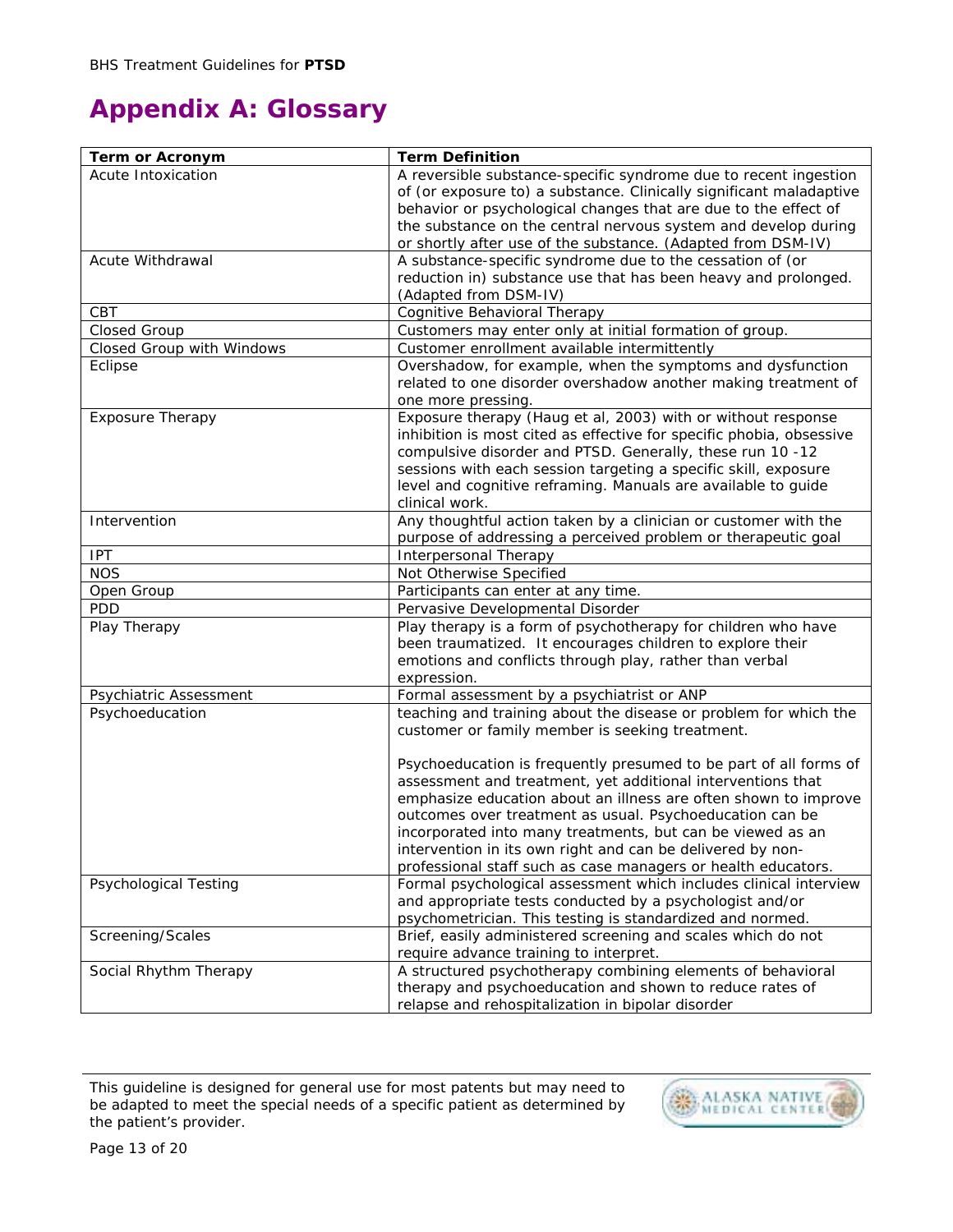| Term or Acronym                 | <b>Term Definition</b>                                                                                                                                                                                                                                                                                                                                                                                                                                                                                                                                                                                                                                                                                                                         |
|---------------------------------|------------------------------------------------------------------------------------------------------------------------------------------------------------------------------------------------------------------------------------------------------------------------------------------------------------------------------------------------------------------------------------------------------------------------------------------------------------------------------------------------------------------------------------------------------------------------------------------------------------------------------------------------------------------------------------------------------------------------------------------------|
| Structural Family Therapy (SFT) | Structural Family Therapy is a model of treatment in which a<br>family is viewed as a system with interdependent parts. In this<br>treatment model, the family system is understood in terms of the<br>repetitive patterns of interaction between the parts. From such a<br>perspective, the goal of structural family therapy is to identify<br>maladaptive or ineffective patterns of interactions, then alter<br>them to improve functioning of the subparts and the whole.                                                                                                                                                                                                                                                                 |
| TBI                             | Traumatic Brain Injury                                                                                                                                                                                                                                                                                                                                                                                                                                                                                                                                                                                                                                                                                                                         |
| <b>Treatment Modality</b>       | For purposes of this guideline, we have defined "modality" as the<br>structure in which the customer receives treatment, for example,<br>individual psychotherapy, group psychotherapy, or<br>psychoeducation.                                                                                                                                                                                                                                                                                                                                                                                                                                                                                                                                 |
| <b>Treatment Model</b>          | For purposes of this guideline, we have defined the "model" of<br>care as the underlying theoretical approach to clinical<br>intervention, for example, Cognitive Behavioral Therapy, Insight<br>Oriented Therapy, Interpersonal Therapy.                                                                                                                                                                                                                                                                                                                                                                                                                                                                                                      |
| <b>Untreated Psychosis</b>      | For the purposes of this treatment guideline, we define untreated<br>psychosis as psychotic symptoms that are prominent, disruptive<br>in some way, and for which the customer is not accepting or<br>engaging in care that would mitigate such symptoms. The<br>diagnosis of a psychotic disorder or the presence of psychotic<br>symptoms at some point in the course of illness or treatment<br>should not be a barrier to participation in treatment that might<br>be helpful. However, nor should a customer with a significant<br>psychotic disorder be treated with some forms of psychotherapy<br>from which they are not likely to benefit. Clinical judgment will<br>be needed in selecting appropriate treatment for each customer. |
| Untreated Substance Dependence  | Because "dual diagnosis" is the norm, rather than the exception<br>in behavioral health settings, customers with substance abuse<br>problems should not be excluded, a priori, from participation in<br>treatment for other mental health conditions. However, the<br>impact of their substance use on their capacity to participate in<br>treatment must be assessed on an ongoing basis. Customers<br>with current substance dependence may not be appropriate<br>candidates for some forms of treatment.                                                                                                                                                                                                                                    |

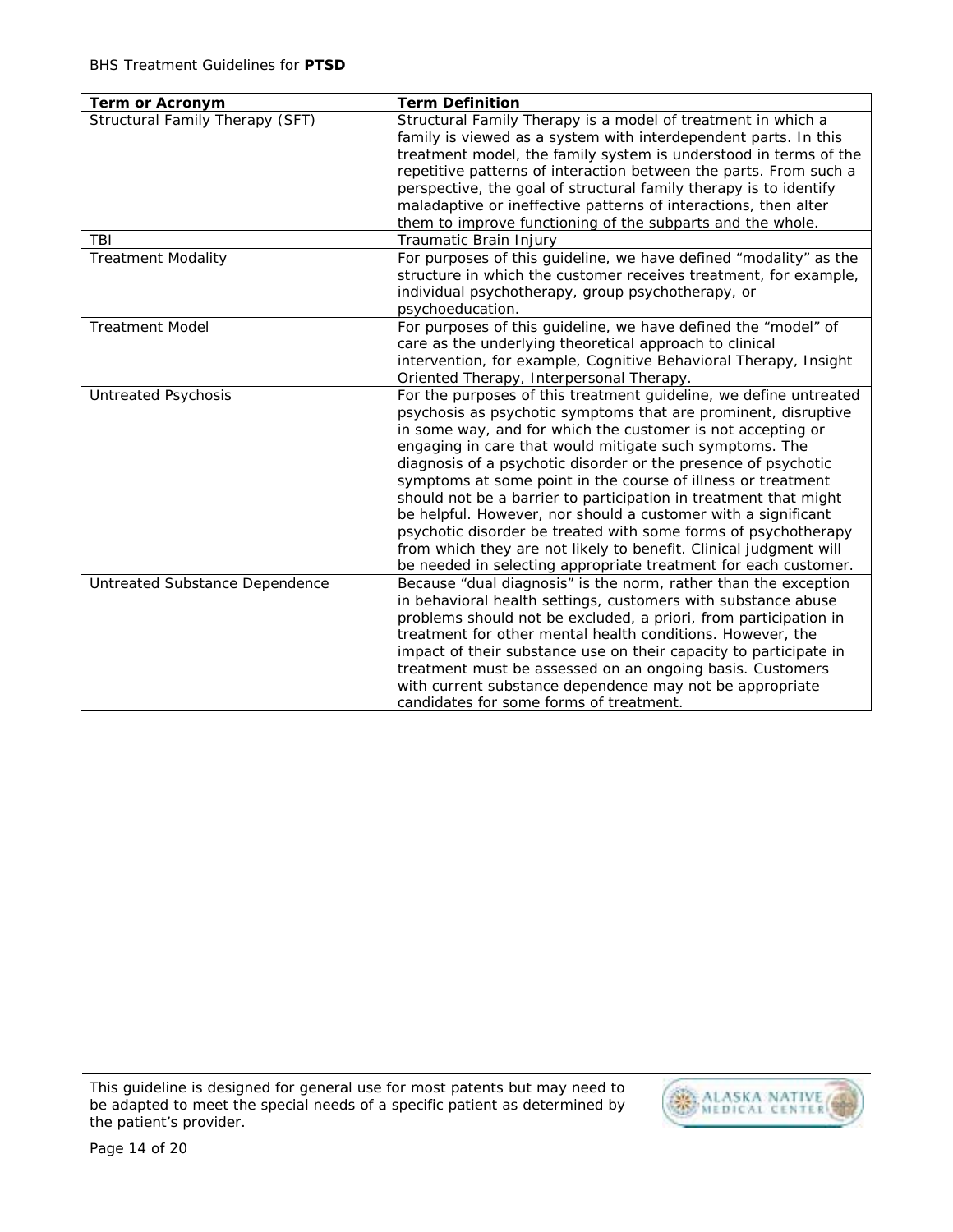# **Appendix B: Literature Summary**

#### **Evidence Based Clinical Guidelines Southcentral Foundation Research Project Summary Sheet POST TRAUMATIC STRESS DISORDER**

**Diagnosis**: Post Traumatic Stress Disorder 309.81. Reactions that arise from exposure to an event that threatens death or serious injury or self integrity AND generates intense fear, helplessness and horror. Symptoms fall within three areas generally known as 1) re-experiencing of the trauma; 2) avoidance of associates or triggering stimuli; and 3) hyperarousal states. Some authors outline a fourth dimension particular to the fragmentation of self identity.

**General Information**: Post Traumatic Stress Disorder (PTSD) commands a rich and diverse literature. At the highest severity end of the Trauma Spectrum Disorders (Bremner, 2002), PTSD is a resultant of an overwhelming trauma event within a matrix of personality, environmental and psychological aspects of the individual. The diagnosis of this particular disorder necessitates identifiable stress events, all three of the above areas of reaction in varying quantities and severe interruption of social and productivity life. Not all individuals exposed to trauma develop PTSD. Some literature suggest that one diagnostic benchmark to help anticipate the onset of long term PTSD was the amount of dissociation during the trauma (positively correlated) (Bremner and Brett, 1997). Individual differences are important in the development of PTSD. Some personality disorders like borderline and histrionic are associated with higher stress reactivity and possibly fall on the trauma-spectrum (Schmahl et al, 2002). Further complicating this diagnosis is that children manifest significantly different symptomology for stress/trauma related disorders prompting a call for alternative criteria (Scheeringa et al, 2003).

**Group Therapy and PTSD**: There is little evidence about the effectiveness of group on PTSD. One study determined that for veterans, group therapy specific to trauma was negatively associated with outcome (Schnurr, 2003). No citations were evidence-based specific to group and this diagnostic category. Saltzman WR., Pynos, RS., et al. 2003, cite a school based four part program that includes a psychoeducation/process group format. It is preceded by significant individual work. Most of the evidence was about individual therapy and its models.

**Individual Therapy and PTSD**: Much has been written about therapy with PTSD. The evidence is that exposure therapy, both in vivo and imaginal, are the most effective (Davidson and Parker, 2002; Bryant, 2003). Sherman, 2004 writing in *Family Practice News* cites evidence that exposure therapy is better than drugs for PTSD. This was an eight week treatment study. The Cochrane Review notes that pharmacotherapy for PTSD is generally successful using SSRIs. There is a caution that some medication exacerbate the symptoms and vigilance is required (2004).

**Brief Therapy Models and PTSD:** One type of brief therapy used in trauma work is known as Debriefing. Stress debriefing programming has been use extensively and often in the face of trauma and stress. This is technique allows for expression of feelings, re-framing of the incidence and the re-establishment of self efficacy. Research on one type and a common experience for clients, the one session debriefing intervention, is reported not only to not be effective but indications are that it actually increases the PTSD incidence within the cohort. (Cochrane Review, 2001). Many of the individual treatments are short term, 8 sessions (Sherman, 2004), and 12 sessions (Mueser et al, in press). Since CBT is seen as an essential component and philosophical underpinning of exposure therapy and for that matter longer term debriefing, brief application of CBT, under 20 sessions is noted as sufficient term of therapy. Compton (2002) cited the research on brief intervention with children with PTSD or prodromal PTSD with note trauma events. Although there is not a favored empirically supported report, all showed promise. The general structure is CBT with increase parental interventions, education and reduction in blaming. Some of these have manuals available.

This guideline is designed for general use for most patents but may need to be adapted to meet the special needs of a specific patient as determined by the patient's provider.

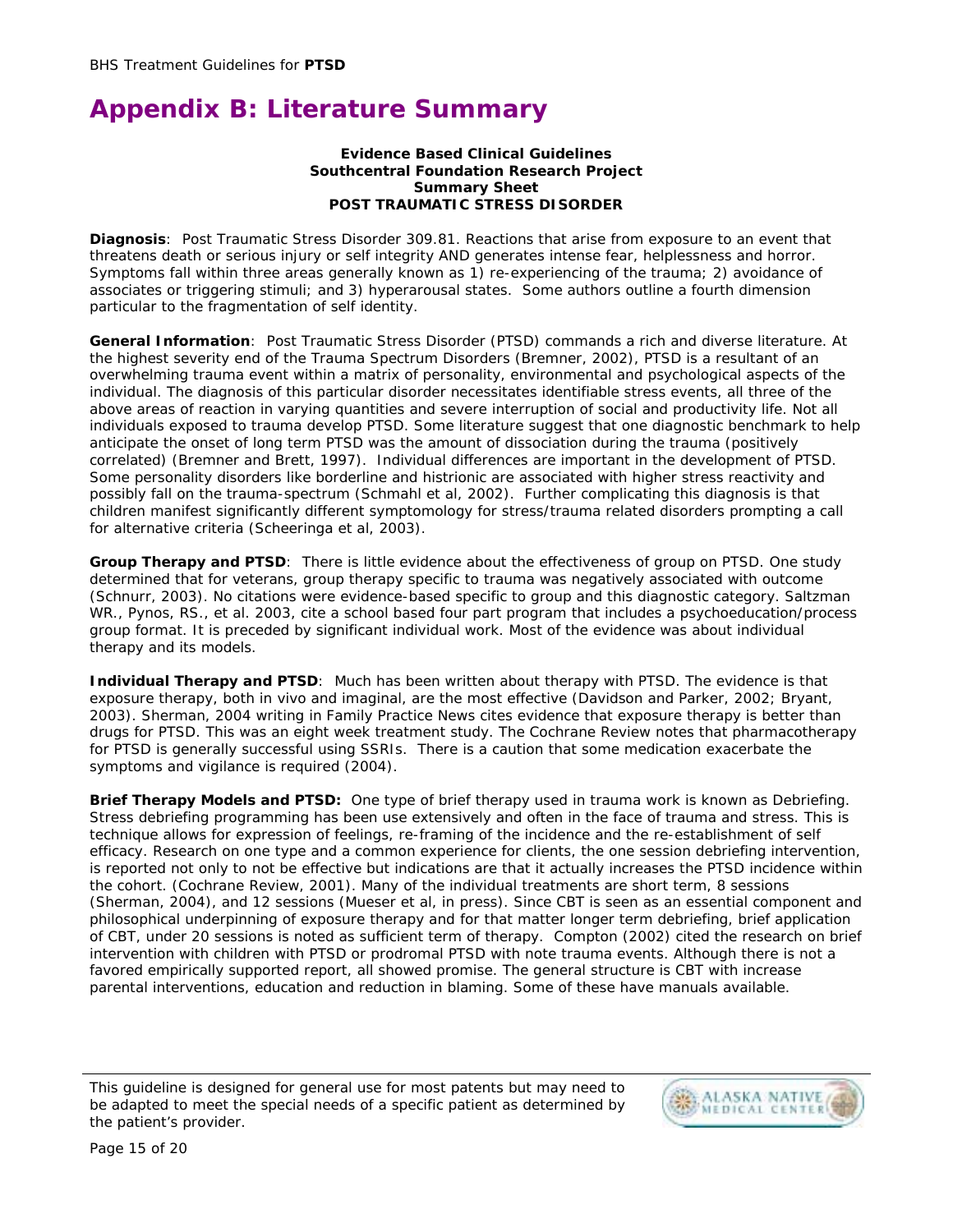#### BHS Treatment Guidelines for **PTSD**

**Professional Status in Brief Therapy:** Although no specific research was found, brief therapy mechanics can be taught. There is no evidence that I found, that paraprofessionals could not be taught to execute the foci of treatment. There are obviously some advantages to experience and education in that the theoretical underpinnings are understood, ability to draw on numerous models, and diagnostic abilities are more honed. Some of the common factors supporting all good therapy though are not the exclusive domain of professionally trained practitioners.

**Structure of most Brief Therapy:** Only one Manualized treatment was found for PTSD with SMI clients in this limited search. Mueser et al, (in press), has a 12 session combination program that includes psychoeducation about PTSD and its symptoms in the client's life, breathing retraining and Cognitive Restructuring. The manual is step-wise and included structured homework, problem solution focus and thought challenging targeting during therapy sessions. While only under research, the concept and initial conclusion is that this is a promising practice. Hamblen et al, have presented three case studies in a publication (in press).

**Multi-Cultural Considerations:** The literature on multi-cultural adaptation of evidence based treatments was less than complimentary. Nagayama Hall, 2001, reviewing the empirically supported literature plainly states: "there is not adequate empirical evidence that any of these empirically support therapies is effective with ethnic minority populations" (p.502). Bernal and Scharron-Del-Rio, (2001) earlier noted the same conclusion and called for a more "pluralistic" methodology in developing evidence based and culturally sensitive treatments. The overall consensus is that, even lacking specific cultural treatments, the application of evidence supported interventions is better than using non-supported techniques.

**Pharmacological Interventions:** As previously stated, the Cochrane Review suggest that SSRI treatments are the preferred and most effective. This is supported by Bremner (2002).

**Manuals**: Mueser et al, from Dartmouth Medical School and New Hampshire-Dartmouth Psychiatric Research Center, have a manual in press. One can possibly get a copy by requesting a reprint of the therapist manual at

Kim T. Mueser Ph.D. NH-Dartmouth Psychiatric Research Center Main Building 105 Pleasant St. Concord, NH, 03301

#### **References:**

Bernal, G., Scharron-Del-Rio, M., Are Empirically Supported Treatment Valid for Ethnic Minorities? Toward An Alternative Approach for Treatment Research. *Cultural Diversity and Ethnic Minority Psychology*, Nov 2001, Vol. 7, No. 4, 328-342

Bryant RA., Moulds, MI., Guthrie, RM., et al., Imaginal exposure ablong and imaginal exposure with cognitive restructuring in treatment of posttraumatic stress disorders. *Journal of Consulting and Clinical Psychology* 2003, Vol. 71, 706-712

Bremner, JD., Brett, E., Trauma-related dissociative states and long-term psychopathology in posttraumatic stress disorder. *Journal of Traumatic Stress,* Vol 10 No. 1, 1997 37-49

Cochrane Review: Pharmacotherapy for Post Traumatic Stress Disorder. Authors: Stein, Zungu-Dirwayi et al. Issue 3, 2004

Cochrane Review: Psychological Debriefing for Preventing Post Traumatic Stress Disorder. Authors: Bisson RS., Wessely, S., Issue 3, 2004

This guideline is designed for general use for most patents but may need to be adapted to meet the special needs of a specific patient as determined by the patient's provider.

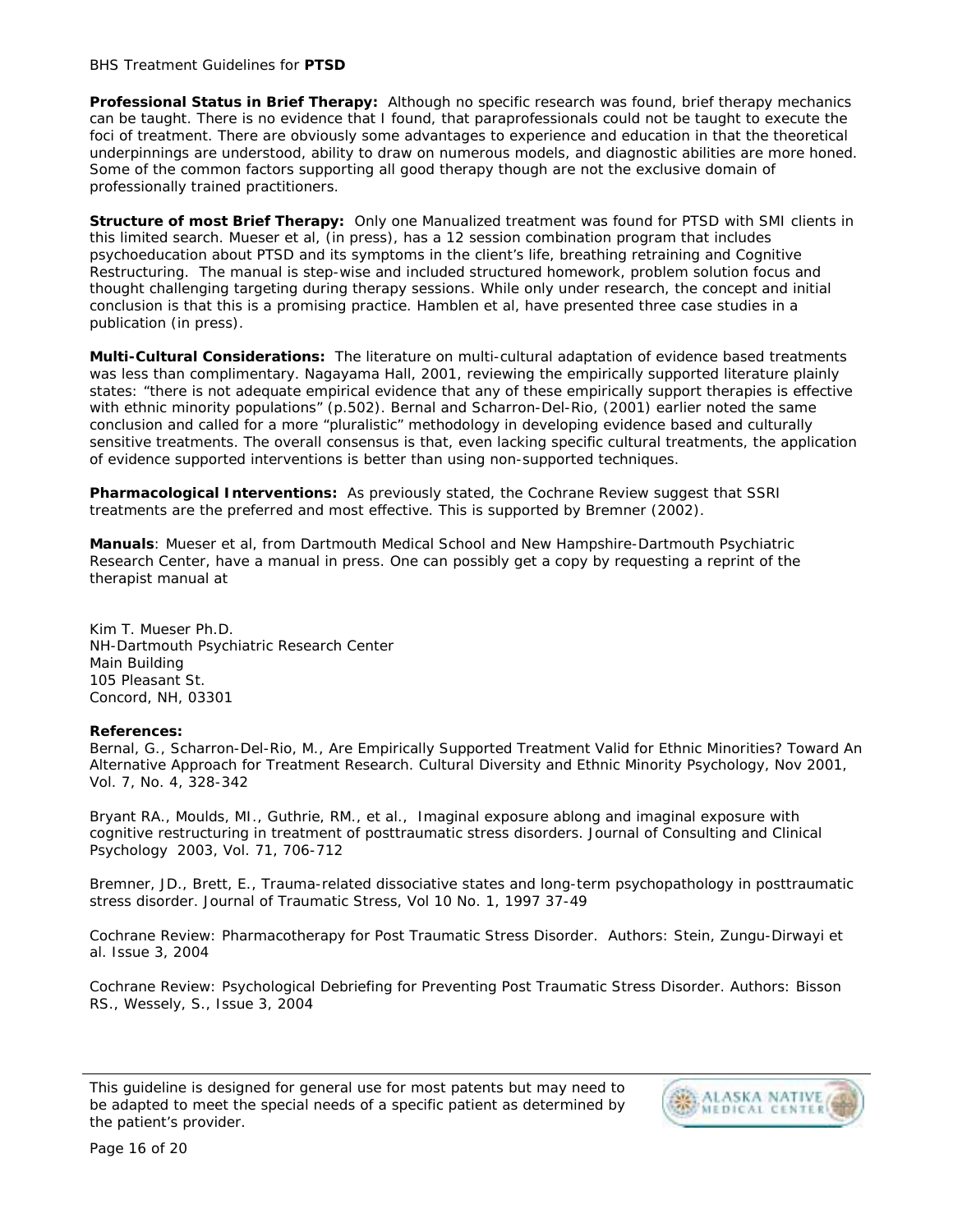BHS Treatment Guidelines for **PTSD** 

Compton SN, Burns, BJ, Egger, HL., Review of the Evidence Base for Treatment of Childhood Psychopathology: Internalizing Disorders. *Journal of Consulting and Clinical Psychology* 2002, Vol 70, NO. 6, 1240-1266

Davidson PR., Parker, KC., Review: eye movement desensitization and reprocessing is not better than exposure therapies for anxiety or trauma. *Evidence-Based Mental Health*, Feb 2002 Vol 5, 13

Hamblen, JL., Jankowski, MK., et al., Cognitive-Behavioral Treatment for PTSD in People with Severe Mental Illness: Three Case Studies. In press

Miller KE., Therapy Options of Post Traumatic Stress Disorder *American Family Physician*, May 2004 Vol 69 2239-40

Mueser, KT., Rosenberg, SD., Jankowski, K., et al., A cognitive-behavioral treatment program for Posttraumatic Stress Disorder in Persons with Severe mental Illness. In press

Nagayama Hall, GC. Psychotherapy Research with Ethnic Minorities Empirical , Ethical and Conceptual Issues. *Journal of Consulting and Clinical Psychology*, June 2001, Vol. 69, No. 3, 502-510

Najavit, LM et al., Therapist Satisfaction with Four Manual-Based Treatment on a National Multisite Trail: An exploratory Study. *Psychotherapy: Theory, Research, Practice and Training* 2004, Vol. 41, No. 1, 26-37

Rosenberg, SD., Mueser, KT., Salyers, MP., Acker, K., Cognitive-Behavioral Treatment of PTSD in Sever Mental Illness: Result of a Pilot Study. In press

Saltzman WR., Pynoos, RS., et al., School-Based Trauma and Grief Intervention for Adolescents Ther Prevention Researcher April 2003, Vol 10 No. 2, 8-10

Scheeringa, MS., Zeanah, CH., et al., New findings of alternative criteria for PTSD in preschool children. *Journal of the American Academy of Child and Adolescent Psychiatry*, May 2003 Vol 42, 561-71

Schmahl, CG., Elzinga, BM., Bremner, JD., Individual differences in psychophysiological reactivity in adults with childhood abuse. *Clinical Psychology and Psychotherapy,* Vol 9 2002, 271-276

Schnurr, PP., Freidman, MJ., Foy, DW., et al., Randomized trial of trauma-focused group therapy for posttraumatic stress disorder. Results from a Department of Veterans Affairs cooperative study. *Archives of General Psychiatry* 2003, Vol. 60, 481-489

Sherman, C., Exposure therapy better than drugs for PTSD: 8 weeks treatment. *Family Practice News*, June 15, 2004 Vol 34, 36

**Books** 

The End of Stress as We Know It (2002) Bruce McEwen, Joseph Henry Press Washington DC

Psychotraumatology (1995) Eds George S. Everly, Jr. and Jeffry M. Lating, Pleum Press, New York

Short-Term Psychotherapy Groups for Children: Adapting Group Processes for Specific Problems (1999) Ed. Charles E. Schaefer. Jason Aronson Inc, Northvale New Jersey

The Art and Science of Brief Psychotherapies: A Practitioner guide (2004). Dewan, Steenbarger and Greenberg. American Psychiatric Publishing, Washington, DC

Does Stress Damage the Brain?; Understanding Trauma-Related Disorders from a Mind-Body Perspective. (2002) Bremner, J. Douglas, WW Norton & Company, New York

This guideline is designed for general use for most patents but may need to be adapted to meet the special needs of a specific patient as determined by the patient's provider.

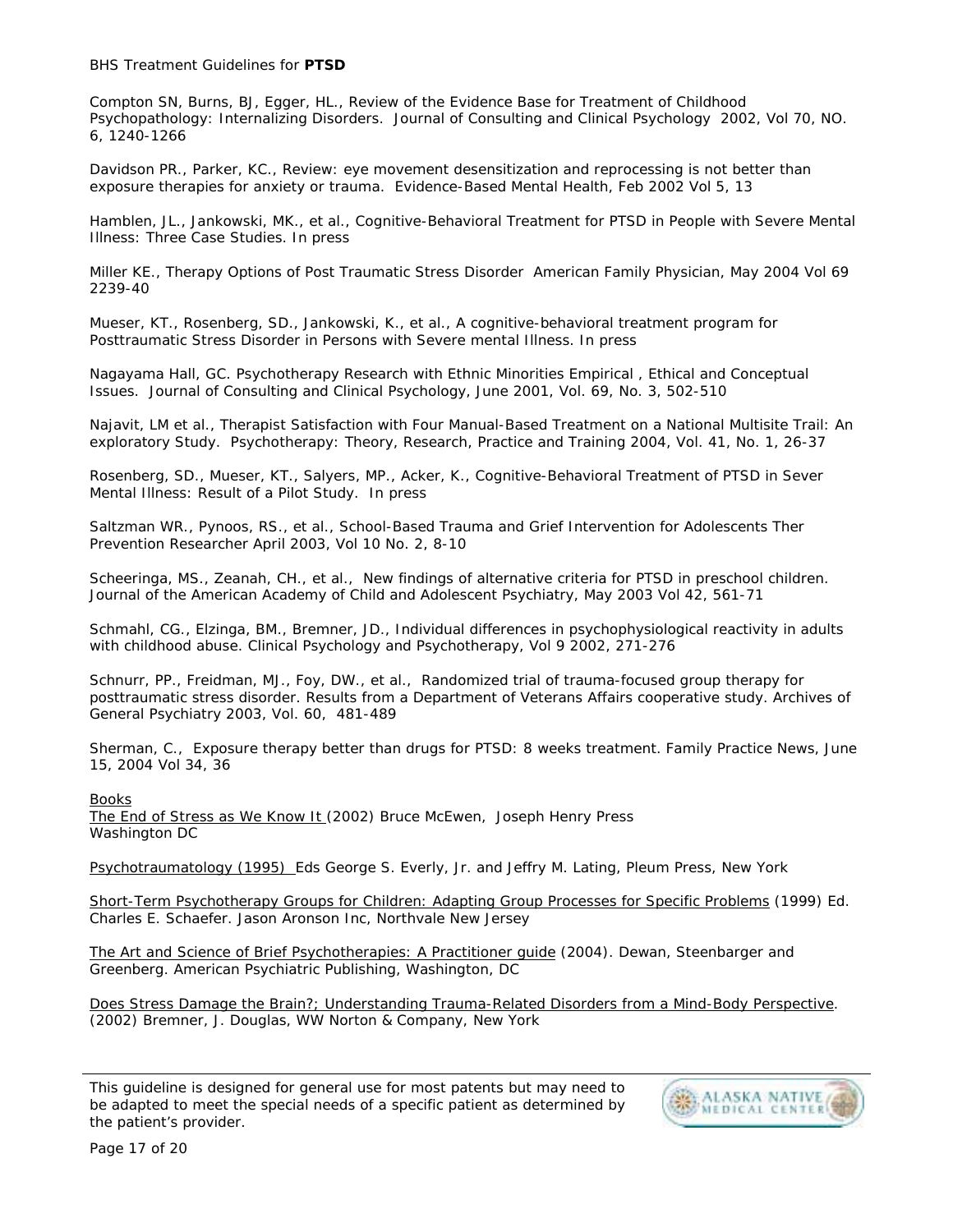# **Appendix C: Sample Treatment Plans**

## **Treatment Plan for PTSD (under 13 years old)**

#### **Summary List of Problems:**

- 1. Hyper-arousal/anxiety
- 2. Intrusions/Avoidance
- 3. Inaccurate attributions regarding trauma
- 4. Parent/guardian's emotional reaction to traumatic event and/or inability to be supportive

#### **Problem #1:**

Hyper-arousal/anxiety (Sleep Problems, nightmares, bedwetting, startle response, muscle tension, anxiety, difficulty concentrating)

#### **Goal:**

Develop relaxation and self soothing skills to decrease physical arousal and anxiety by 25-50%

#### **Objectives:**

- 1. Progressive muscle relaxation
- 2. Thought Stopping
- 3. Deep breathing
- 4. Positive Imagery

#### **Problem #2:**

Intrusions/Avoidance – (avoidance of thoughts/feelings about trauma, avoidance of activities, people, places associated to trauma-sense of detachment, lack of interest)

#### **Goal:**

Direct exploration of trauma to reduce symptoms by 25-50%

#### **Objectives:**

- 1. Express facts/feelings surrounding the trauma by using play therapy, story telling, painting, drawing etc.
- 2. Help child explore his/her understanding of happened to him/her

#### **Problem #3:**

Inaccurate attributions regarding trauma (Cognitive distortions, feelings of guilt /shame/anger/responsibility etc)

#### **Goal:**

Replace/correct unproductive thoughts/beliefs with more functional ones to improve coping abilities by 25- 50%

#### **Objectives:**

- 1. Identify and replace negative self talk
- 2. Challenge distortions regarding trauma to reduce distortions by 25-50%
- 3. Address feeling of survivor guilt

#### **Problem #4:**

Parent/guardian's emotional reaction to traumatic event and/or inability to be supportive

#### **Goal:**

Decrease parent/guardian's emotional reaction and increase supportive role by 25-50% by helping parent to understand how PTSD develops and impacts their child

#### **Objectives:**

- 1. Conduct family sessions to facilitate family members giving emotional support to child
- 2. Direct psychoeducation of trauma process
- 3. Teach parents how to manage child's PTSD symptoms

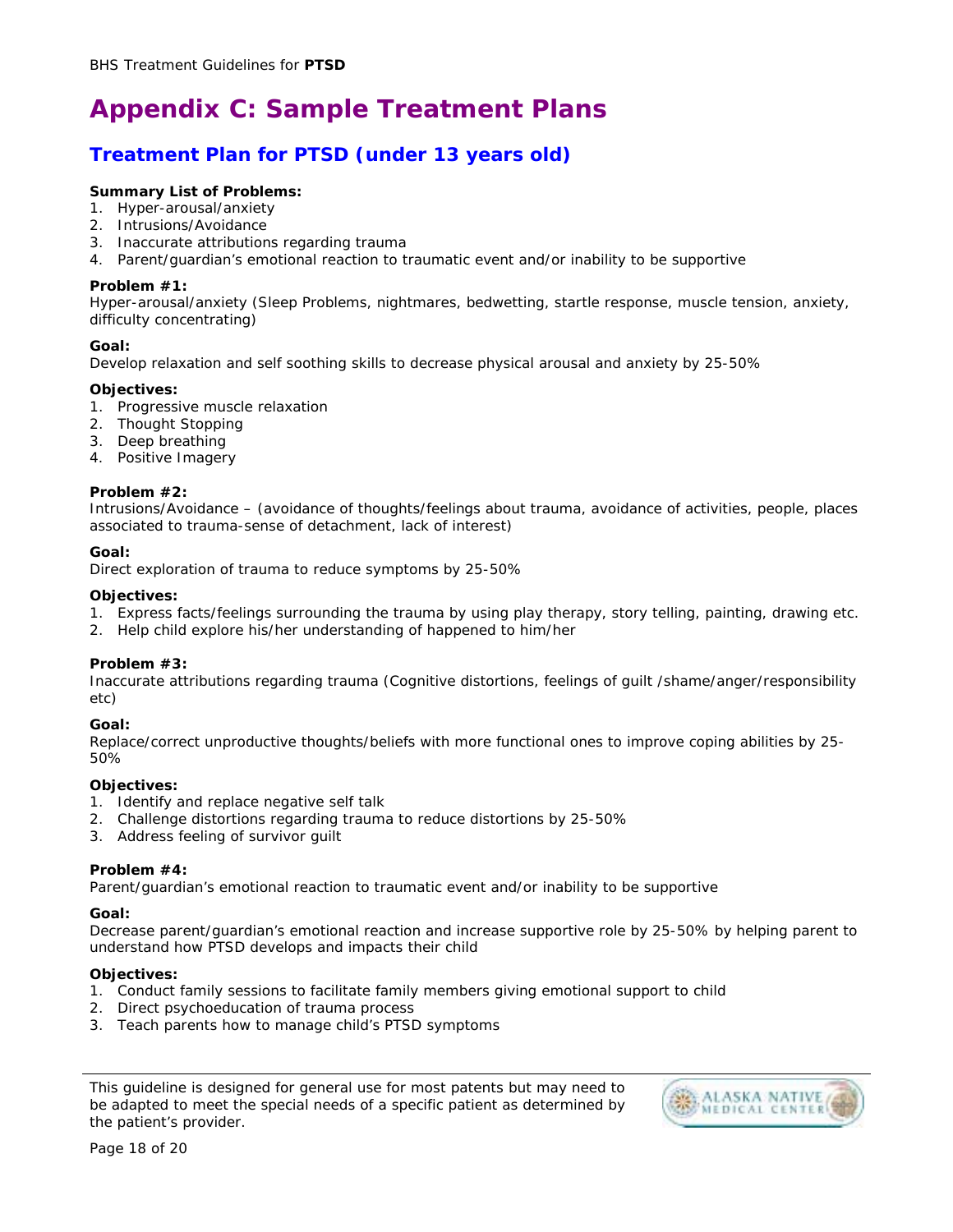## **Treatment Plan for PTSD (over 12 years old)**

#### **Summary list of problems:**

- 1. PTSD Diagnosis
- 2. Hyper-arousal/anxiety
- 3. Cognitive distortions
- 4. Intrusions/Avoidance

#### **Problem #1:**

Confusion, lack of understanding and coping difficulties related to the diagnosis of PTSD.

#### **Goal:**

Psychoeducation related to the development, effects, and treatment of PTSD to assist with clarity, understanding on effects in daily life and ability to give informed consent to treatment as the means of increasing life quality post-trauma by at least fifty percent.

#### **Objectives:**

- 1. Client will increase knowledge of etiology and development of Posttraumatic Stress Disorder by at least 75 percent.
- 2. Client will learn about the primary symptoms of Posttraumatic Stress Disorder, internal/external trauma triggers, and dysfunctional physiological, emotional, cognitive, and behavioral responses to these triggers.
- 3. Client will be informed about all the treatment components, treatment outcome, and therapy commitment expectations so he/she can give informed consent to treatment.

#### **Problem #2:**

Sleep problems, nightmares, startle response, hyper-vigilance, muscle tension, anxious feelings, and difficulty concentrating

#### **Goal:**

Develop relaxation and self-soothing skills that decrease physical arousal and anxiety by at least fifty percent

#### **Objectives:**

- 1. Client will learn re-breathing techniques and meditation skills to decrease anxiety/arousal by at least fifty percent.
- 2. Client will develop progressive muscle relaxations skills and autogenic skills to decrease muscle tension, stress, and sleep difficulties by at least fifty percent
- 3. Client will learn visualization/containment skills (safe place, container, light stream imagery) to manage anxious feelings and improve concentration by at least fifty percent

#### **Problem # 3:**

Cognitive distortions, maladaptive core beliefs that increase PTSD symptoms and result in misassumptions about the self, the world and people and also contribute to low self-esteem and feelings of shame, guilt, and displaced anger

#### **Goal:**

Replace unproductive thoughts/beliefs with more functional ones to improve coping abilities by at least fifty percent.

#### **Objectives:**

- 1. Client will gain understanding of the most common distortions associated with PTSD and their effects on maintaining/increasing symptoms
- 2. Client will learn to identify his/her specific dysfunctional thoughts through use of a daily thought record and analyze the information to identify irrational core beliefs and effects
- 3. Client will learn to dispute irrational thoughts/beliefs and replace with positive cognitions to increase coping and functioning by fifty percent